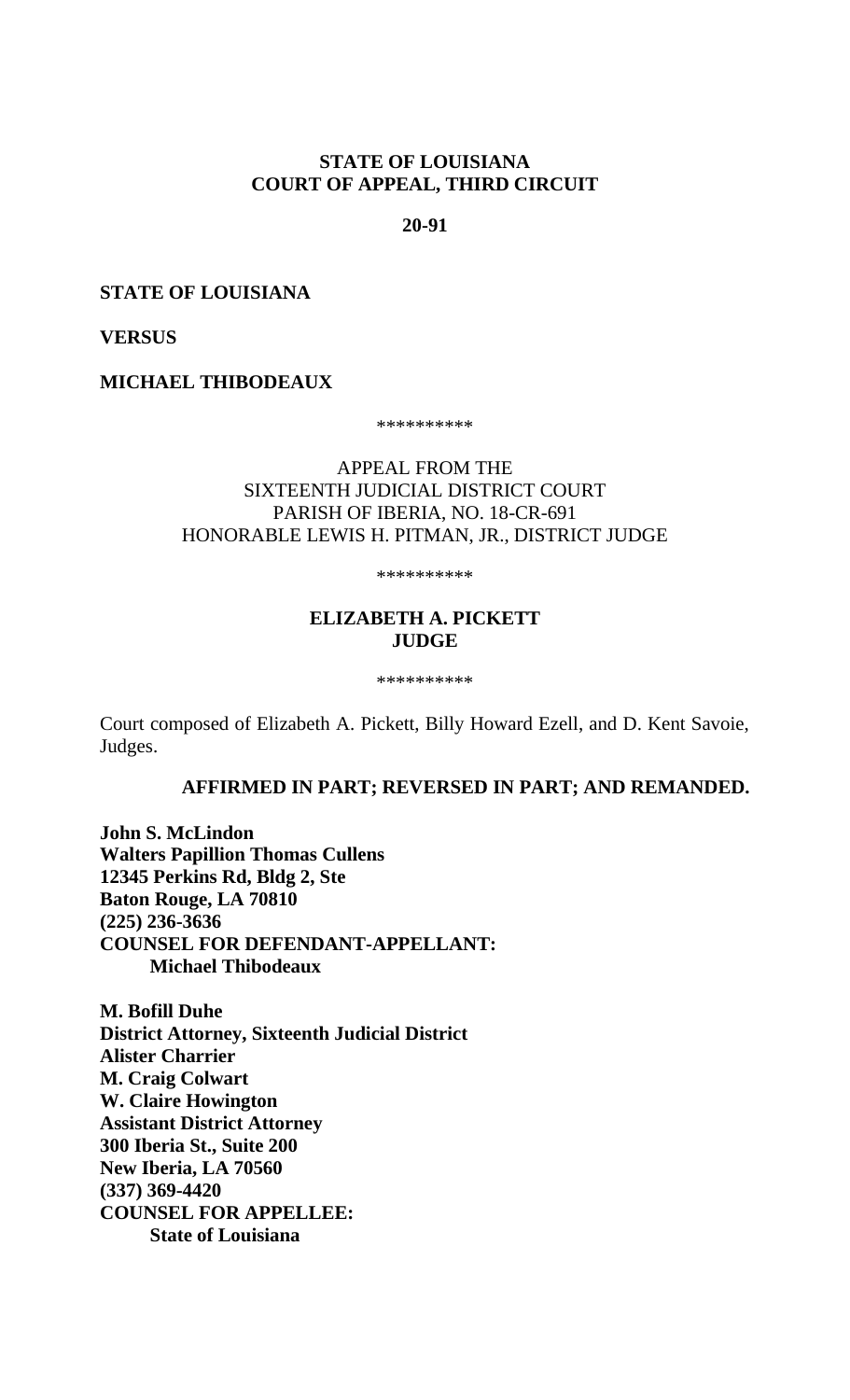**PICKETT, Judge.**

# **FACTS**

The defendant, Michael Thibodeaux, was the duly-elected Clerk of Court for Iberia Parish. A former employee of the clerk's office made allegations of the misuse of funds within the clerk's office which prompted an investigation by the legislative auditor. As a result of that investigation, the legislative auditor alleged the misuse and/or misappropriation of funds maintained by the clerk's office. This evidence was presented to an Iberia Parish Grand Jury.

On June 8, 2018, the grand jury returned a fourteen count bill of indictment charging the defendant with the following offenses:

Count #1: R.S. 15:1351 et. Seq – RACKETEERING, IN THE PARISH OF IBERIA, defendant MICHAEL THIBODEAUX, beginning on or about January 1, 1998, and continuing through and including October 12, 2016, was a member of an Enterprise as defined by La. R.S. 15:1352(B), in that it consists of an individual or other legal entity, or group of individuals associated in fact and includes unlawful as well as lawful enterprises and governmental as well as other entities, and did unlawfully and knowingly conspire and engage in the crime of RACKETEERING, a violation of La.R.S. 15:1353, that is, to knowingly conduct or participate in, directly or indirectly, in the affairs of the Enterprise through a pattern of racketeering activity as defined in La.R.S. 15:1352(A), to-wit: multiple acts of Theft, violations of La.R.S. 14:57; multiple acts of Injuring Public Records, violations of La.R.S. 14:132; and/or multiple acts of Filing or Maintaining False Public Records, violations of La.R.S. 14:133.

Count #2: R.S. 14:67 – THEFT OVER \$25,000, IN THE PARISH OF IBERIA, defendant MICHAEL THIBODEAUX, beginning on or about January 1, 1998, and continuing through and including October 12, 2016, did unlawfully engage in the crime of THEFT, violation of La. R.S. 14:67, by the misappropriation or taking with the intent to permanently deprive monies belonging to others on deposit with the Iberia Parish Clerk of Court for advance costs, without their consent and by means of fraudulent conduct, practices, or representations, where the misappropriation or taking amounts to twenty-five thousand dollars (\$25,000) or more.

Count #3 R.S. 14:133 – FILING OR MAINTAINING FALSE PUBLIC RECORDS, IN THE PARISH OF IBERIA, defendant MICHAEL THIBODEAUX, beginning on or about January 1, 2005, and continuing through and including October 12, 2016, did unlawfully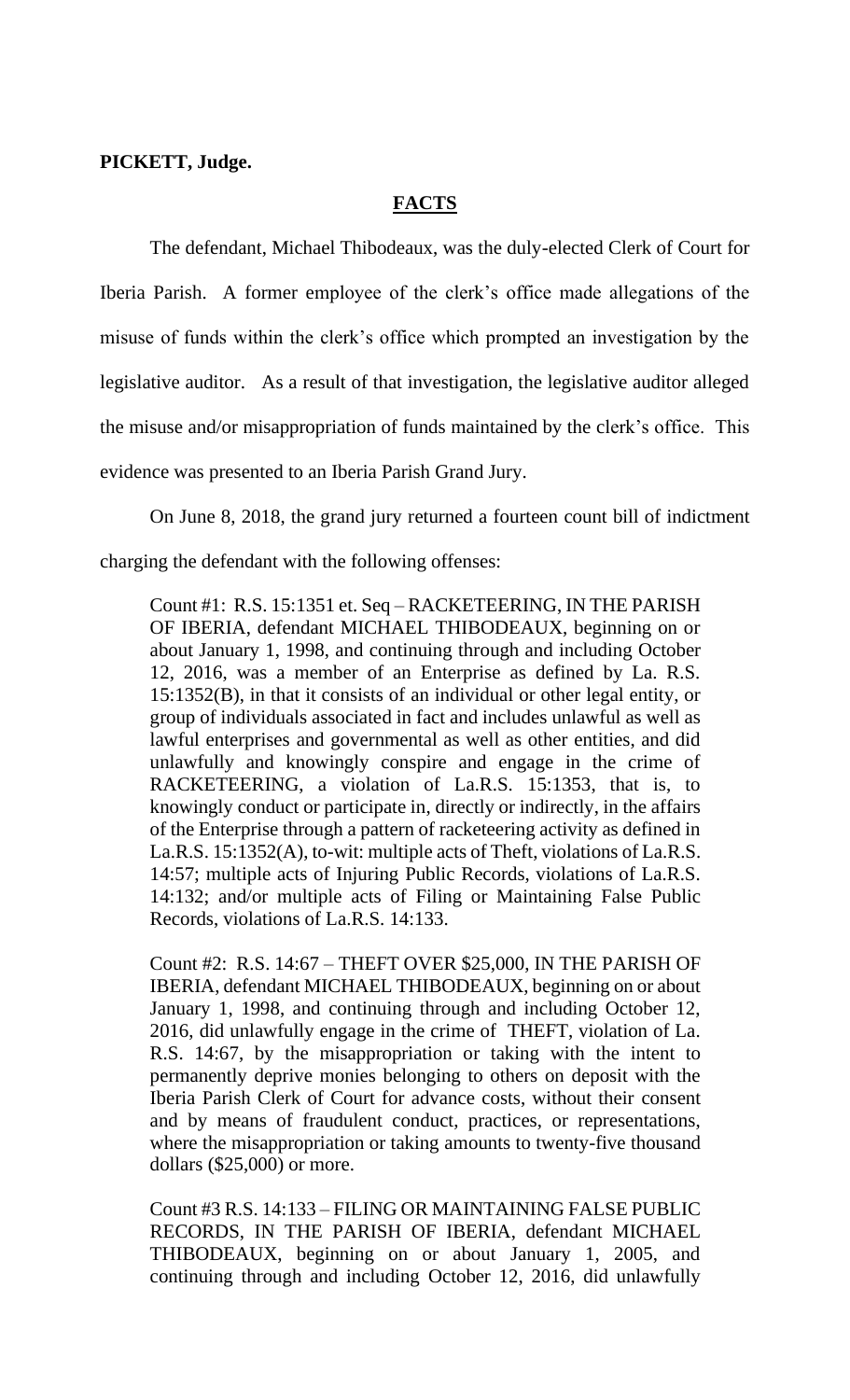engage in the crime of FILING OR MAINTAINING FALSE PUBLIC RECORDS, a violation of La.R.S. 14:133, by filing or depositing in any public office or with any public official, or maintaining as required by law, regulation, or rule, with the knowledge of its falsity, and forged or wrongfully altered document, or document containing a false statement or representation of material fact. (12,137 counts).

Count #4: R.S. 14:134 – MALFEASANCE IN OFFICE, IN THE PARISH OF IBERIA, defendant MICHAEL THIBODEAUX, beginning on or about January 1, 2005, and continuing through and including October 12, 2016, did unlawfully engage in the crime of MALFEASANCE IN OFFICE, a violation of La.R.S. 14:134, by intentionally refusing or failing to perform any duty lawfully required of him; intentionally performing any lawfully required duty in an unlawful manner; or knowingly permitting any public officer or employee under his authority to do the same, to-wit: the duty to refund monies belonging to others and on deposit with the Iberia Parish Clerk of Court for advance costs as required by La.R.S. 13:842(B).

Count #5: R.S. 14:134 – MALFEASANCE IN OFFICE, IN THE PARISH OF IBERIA, defendant MICHAEL THIBODEAUX, beginning on or about January 1, 2005, and continuing through and including October 12, 2016, did unlawfully engage in the crime of MALFEASANCE IN OFFICE, a violation of La.R.S. 14:134, by intentionally refusing or failing to perform any duty lawfully required of him; intentionally refusing or failing to perform any duty lawfully required of him; intentionally performing any lawfully required duty in an unlawful manner; or knowingly permitting any public officer or employee under his authority to do the same, to-wit: the duty to remit unclaimed property to the State Treasury in accordance with the Louisiana Uniform Unclaimed Property Act, La.R.S. 9:151 *et seq.*

Count #6: R.S. 14:67 – THEFT OVER \$25,000, IN THE PARISH OF IBERIA, defendant MICHAEL THIBODEAUX, during the month of April 2012, did unlawfully engage in the crime of THEFT, a violation of La.R.S. 14:67, by the misappropriation or taking with the intent to permanently deprive monies belonging to others which had been deposited with the Iberia Parish Clerk of Court for advance costs and for which refund checks had been issued but not negotiated, without their consent and by means of fraudulent conduct, practices, or representations, where the misappropriation or taking amounts to twenty-five thousand dollars (\$25,000) or more.

Count #7: R.S. 14:133 – FILING OR MAINTAINING FALSE PUBLIC RECORDS, IN THE PARISH OF IBERIA, defendant MICHAEL THIBODEAUX, during the month of April 12, 2012, did unlawfully engage in the crime of FILING OR MAINTAINING FALSE PUBLIC RECORDS, a violation of La.R.S. 14:133, by filing or depositing in any public office or with any public official, or maintaining as required by law, regulation, or rule, with the knowledge of its falsity, any forged or wrongfully altered document,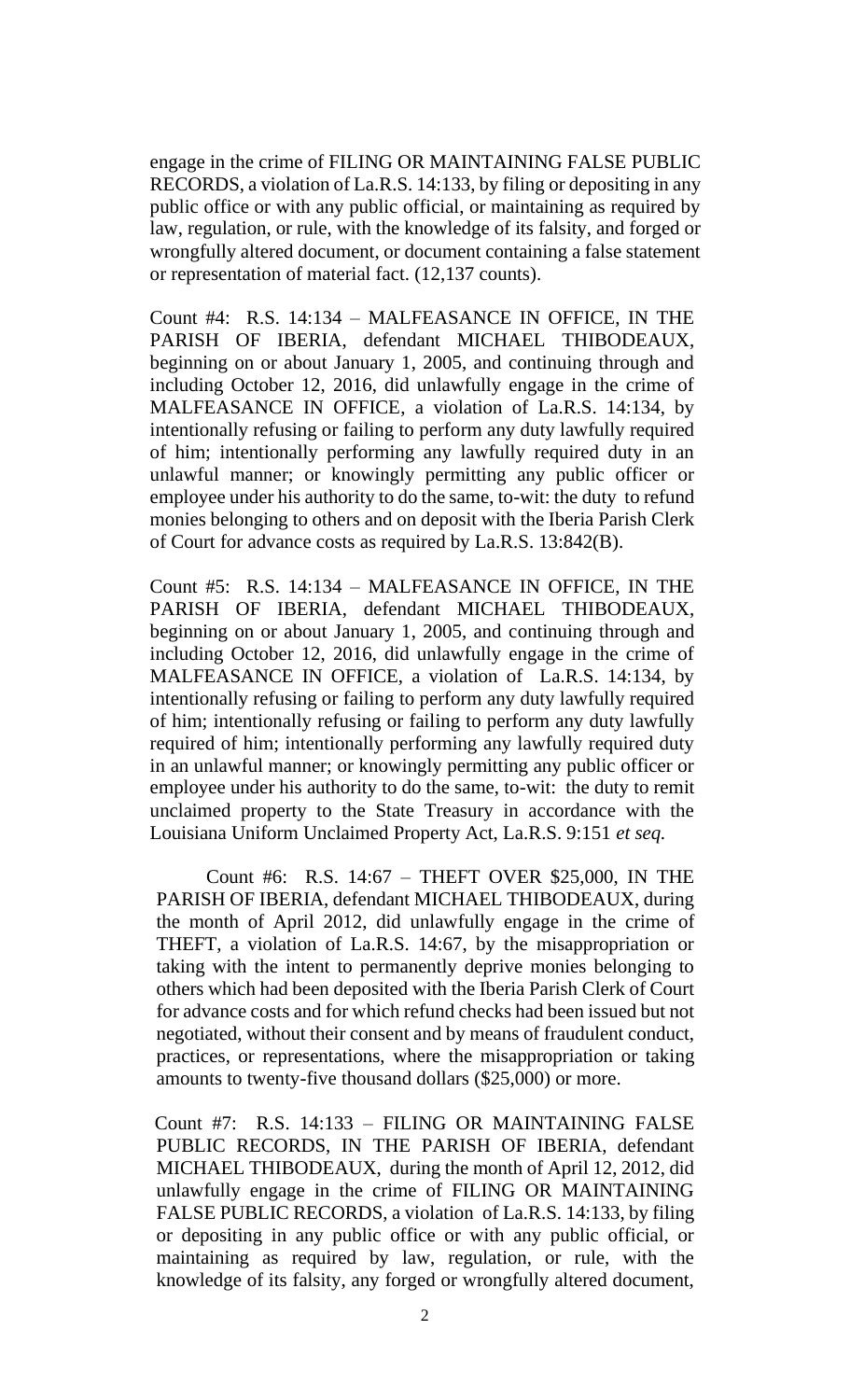or document containing a false statement or representation of material fact. (334 counts).

Count #8: R.S. 14:134 - MALFEASANCE IN OFFICE, IN THE PARISH OF IBERIA, defendant MICHAEL THIBODEAUX, during the month of April, 2012, did unlawfully engage in the crime of MALFEASANCE IN OFFICE, a violation of La.R.S. 14:134, by intentionally refusing or failing to perform any duty lawfully required of him; intentionally performing any lawfully required duty in an unlawful manner; or knowingly permitting any public officer or employee under his authority to do the same, to-wit: the duty to remit unclaimed property to the State Treasury in accordance with the Louisiana Uniform Unclaimed Property Act, La.R.S. 9:51 *et seq.*

Count #9: R.S. 14:67 – THEFT OF \$5,000-\$25,000, IN THE PARISH OF IBERIA, defendant MICHAEL THIBODEAUX, beginning on or about January 1, 1998, and continuing through and including July 25, 2017, did unlawfully engage in the crime of THEFT, a violation of La.R.S. 14:67, by the misappropriation or taking with the intent to permanently deprive monies belonging to the State of Louisiana, without its consent and by means of fraudulent conduct, practices, or representations, where the misappropriation or taking amounts to five thousand dollars (\$5,000) or more but less than twenty-five thousand dollars (\$25,000).

Count #10: R.S. 14:134 – MICHAEL THIBODEAUX IN OFFICE, IN THE PARISH OF IBERIA, defendant MICHAEL THIBODEAUX, beginning on or about January 1, 1998, and continuing through and including July 25, 2017, did unlawfully engage in the crime of MALFEASANCE IN OFFICE, a violation of La.R.S. 14:134, by intentionally refusing or failing to perform any duty lawfully required of him; intentionally performing any lawfully required duty in an unlawful manner; or knowingly permitting any public officer or employee under his authority to do the same, to-wit: the duty to collect all fees and charges due his office and deposit them in the Clerk's Salary Fund, and to keep an accurate set of books in connection with said Fund, in accordance with La.R.S. 13:781.

Count #11: R.S. 14:134 – MALFEASANCE IN OFFICE, IN THE PARISH OF IBERIA, defendant MICHAEL THIBODEAUX, on or about January 1, 2007, and continuing through and including December 31, 2015, did unlawfully engage in the crime of MALFEASANCE IN OFFICE, a violation of La.R.S. 14:134, by intentionally refusing or failing to perform any duty lawfully required of him; intentionally performing any lawfully required duty in an unlawful manner; or knowingly permitting any public officer or employee under his authority to do the same, to-wit: the prohibition on loan, pledge, or donation of public funds to any person, association, or corporation, as required by La.Const. Art. 7, §14, and the obligation not to misappropriate, misapply, convert, misuse, or otherwise wrongfully take any funds, property, or other thing of value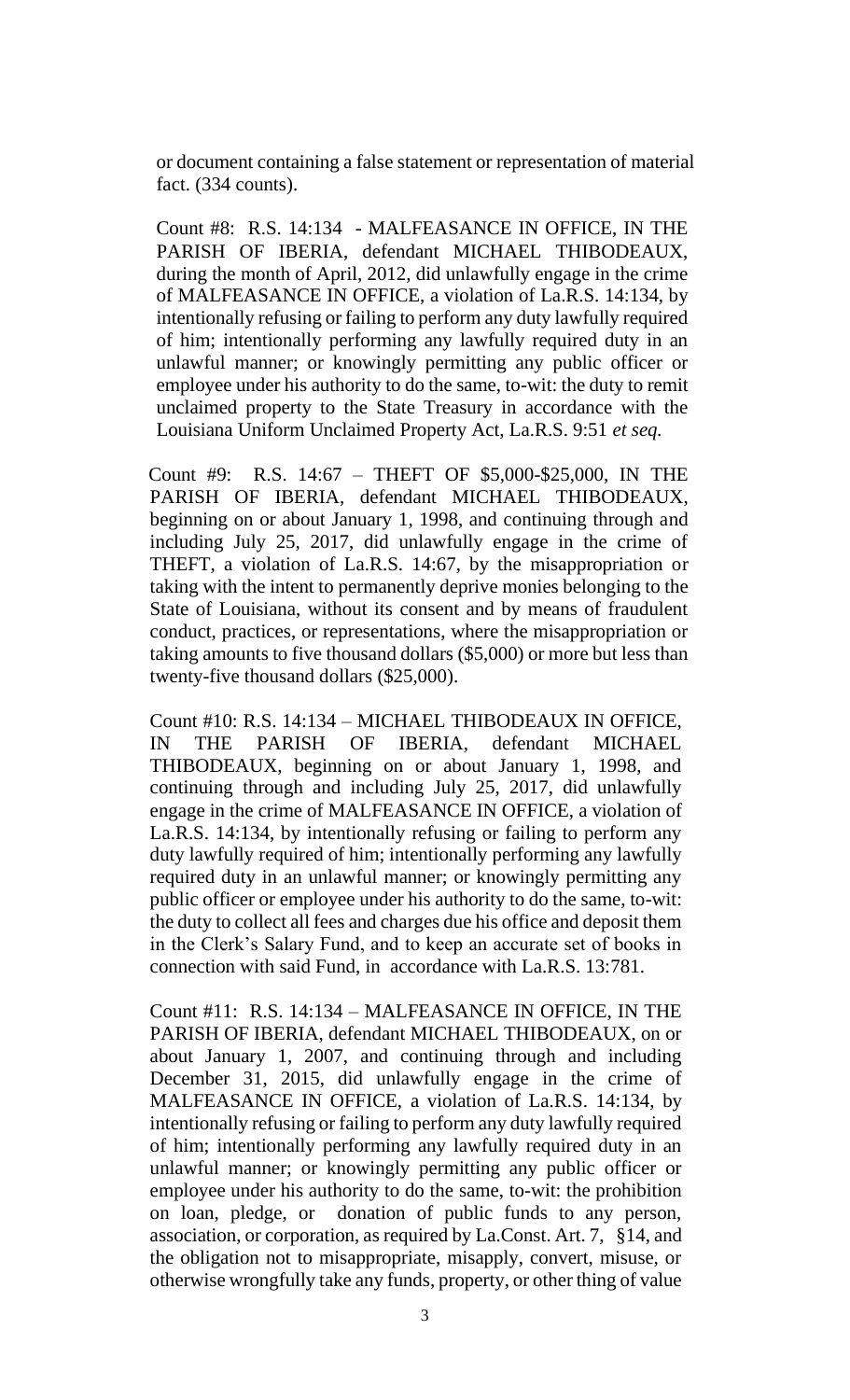belonging to or under the custody of the public entity in which they hold office or are employed, as required by La.R.S. 42:1461.

Count #12: R.S. 14:123 – PERJURY, IN THE PARISH OF IBERIA, defendant MICHAEL THIBODEAUX, on or about June 7, 2018, did unlawfully engage in the crime of PURJURY, a violation of La.R.S. 14:123, by intentionally making a false written or oral statement which he knew to be false, under oath, in or for use in a judicial proceeding.

Count #13: R.S. 14:134 – MALFEASANCE IN OFFICE, IN THE PARISH OF IBERIA, defendant MICHAEL THIBODEAUX, on or about June 7, 2018, did unlawfully engage in the crime of MALFEASANCE IN OFFICE, a violation of La.R.S. 14:134, by intentionally refusing or failing to perform any duty lawfully required of him; intentionally performing any lawfully required duty in an unlawful manner, or knowingly permitting any public officer or employee under his authority to do the same, to-wit: the duty to testify truthfully under oath in a judicial proceeding, as required by La.R.S. 14:123.

Count #14: R.S. 14:134 – MALFEASANCE IN OFFICE, IN THE PARISH OF IBERIA, defendant MICHAEL THIBODEAUX, beginning on or about January 1, 1998, and continuing through and including July 25, 2017, did unlawfully engage in the crime of MALFEASANCE IN OFFICE, a violation of La.R.S. 14:134, by intentionally refusing or failing to perform any duty lawfully required of him; intentionally performing any lawfully required duty in an unlawful manner; or knowingly permitting any public officer or employee under his authority to do the same, to-wit: the obligation not to misappropriate, misapply, convert, misuse, or otherwise wrongfully take any funds, property, or other thing of value belonging to or under the custody of the public entity in which they hold office or are employed, or required by La.R.S. 42:1451.

This matter was tried by means of a jury trial, and the defendant was found

guilty of all fourteen counts.

On July 30, 2019, the district court sentenced the defendant as follows:

Count 1: (Racketeering) Five years at hard labor, suspended, with three years of supervised probation.

Counts 2, 6, & 9: (Felony Theft) As to each count, five years at hard labor, suspended, with three years supervised probation.

Counts  $3 \& 7$ : (Filing or maintaining false public records) As to each count, three years at hard labor, with three years of supervised probation.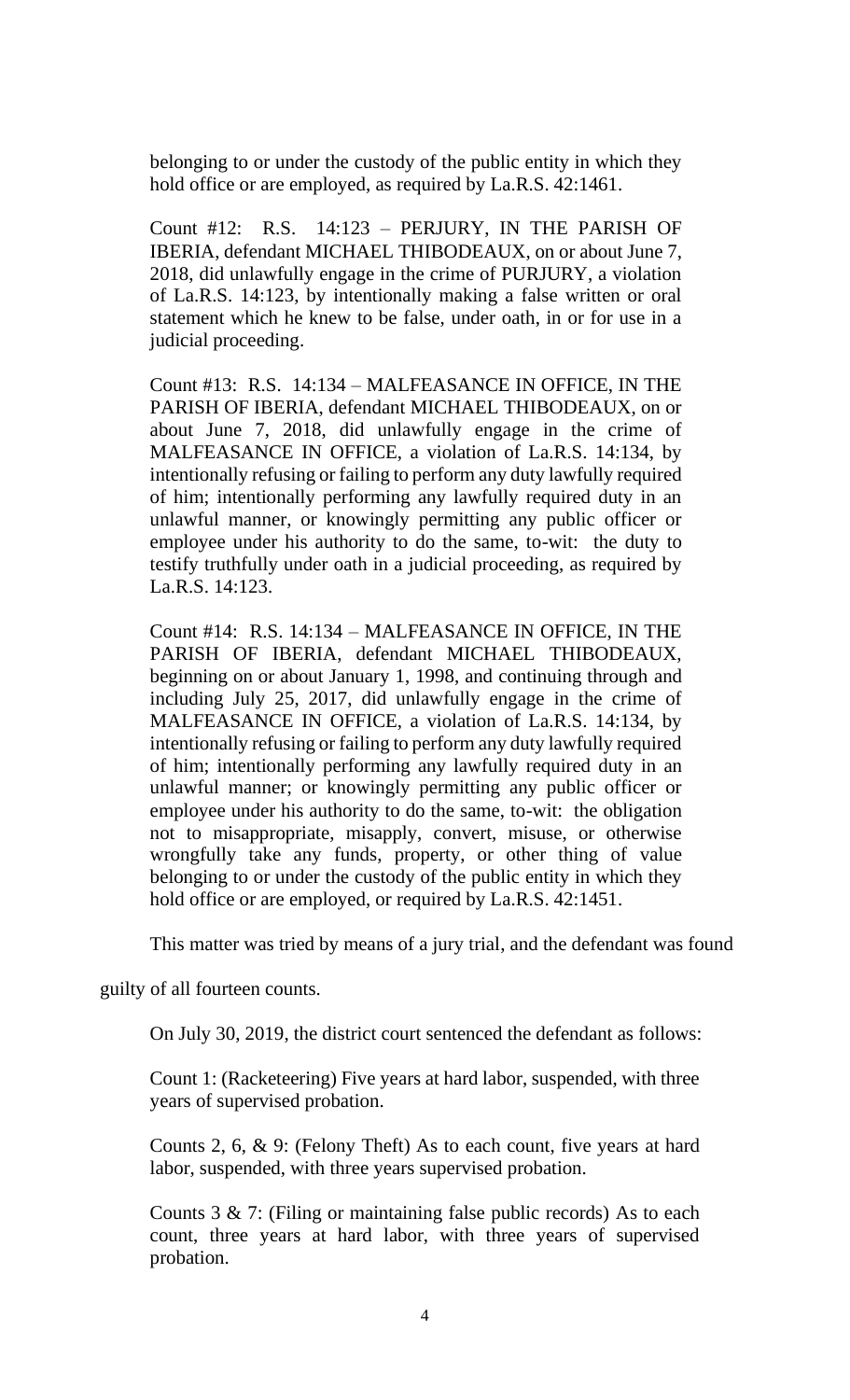Count 12: (Perjury) Three years at hard labor suspended, with three years of supervised probation.

The above sentences were ordered to run concurrently with each other.

Counts 4, 5, 8, 10, 11, 13,  $&$  14: (Malfeasance in office) As to each count, thirty months at hard labor, to be served concurrently to each other but consecutive to the other charges.

The defendant has filed this appeal as to the convictions.

# **ASSIGNMENTS OF ERROR**

1. The Trial Court committed error when it denied a *Batson* challenge made by the defense to the prosecution's using peremptory strikes on African American jurors.

2. The charges against Michael Thibodeaux in Count 6 (Theft), Count 7 (Filing or Maintaining False Public Records), and Count 8 (Malfeasance in Office) are prescribed and the trial court committed error when it denied the defendant's Motion to Quash these charges.

3. There was insufficient evidence to support a conviction against Michael Thibodeaux on all of the Counts set forth in the indictment.

4. The Trial Court committed error when it allowed Roger Harris to testify as an expert witness.

5. The Trial Court committed error when it denied the Motion for Arrest of Judgement, Motion for New Trial, and Motion to Quash Indictment - regarding the improprieties of the District Attorney before the grand jury.

6. Any Counts which were not by a unanimous vote should be reversed.

### **ERRORS PATENT**

In accordance with La.Code Crim.P. art. 920, all appeals are reviewed by this

court for errors patent on the face of the record.

The trial court ordered the defendant to serve thirty months at hard labor for each of the defendant's convictions for malfeasance in office (Counts 4, 5, 8, 10, 11, 13, and 14), with each of these sentences to run concurrently. On the remaining seven charges, the trial court ordered suspended sentences, each with a three-year period of supervised probation, which would begin when he is released from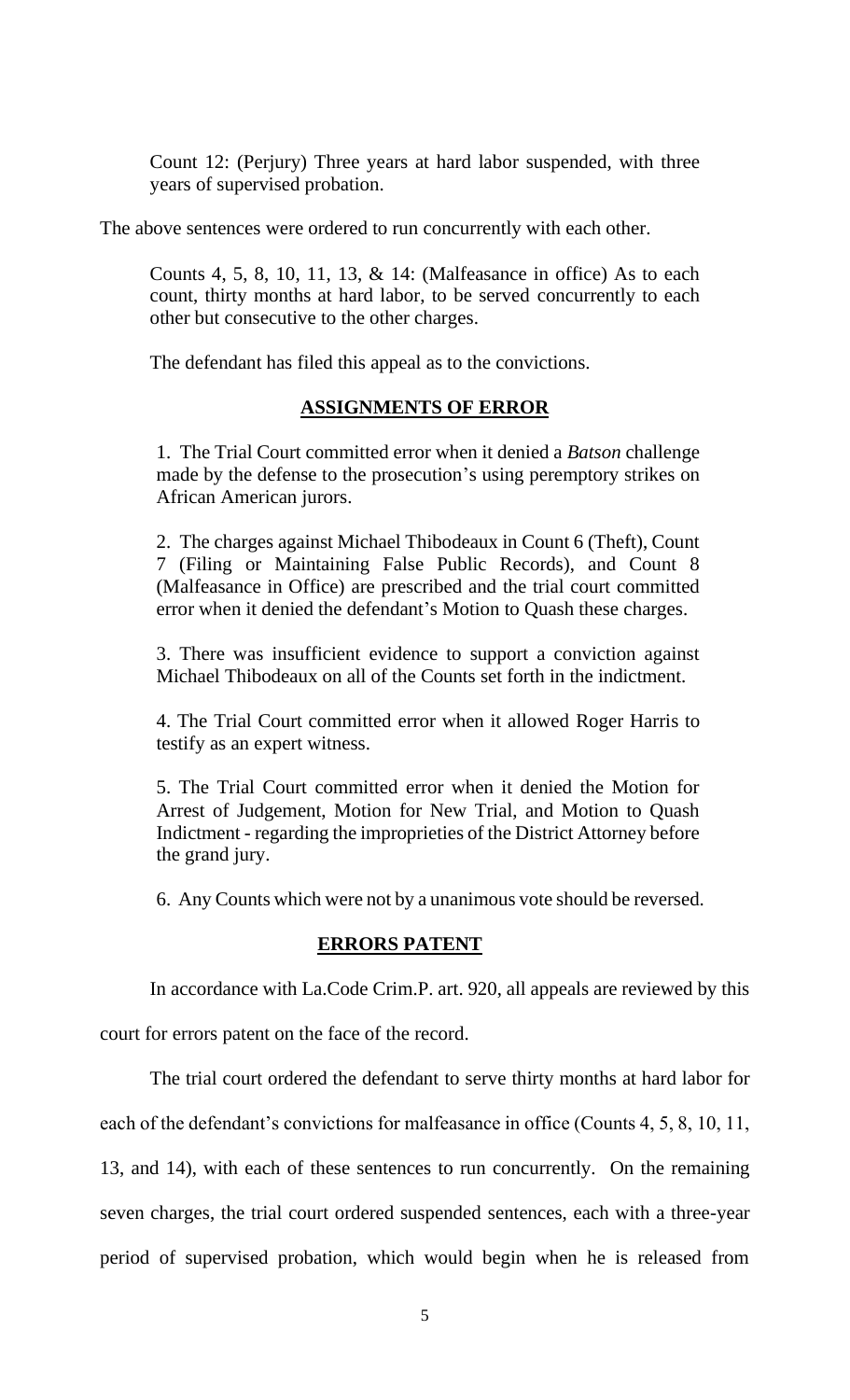incarceration. For reasons to be discussed, the convictions and sentences for Counts

2, 12, and 13 must be vacated.

As conditions of the supervised probation on the suspended sentences, the trial

court stated that the conditions would be those required by La.Code Crim.P. art.

895(A), with the following special conditions:

report to the Department of Probation and Parole within twenty-four (24) hours of your release from incarceration; report monthly or as instructed by your probation officer and pay a monthly supervision fee of Sixty Dollars (\$60.00); pay court costs and a fine of Five Thousand Dollars (\$5,000.00) within the first three (3) months of your release from incarceration; pay restitution of the Offices of Clerk of Court Iberia Parish, Louisiana for the cost incurred and paid in retaining an accounting firm to assist in the refunding of monies belonging to others on deposit with the Clerk of Court of Iberia Parish, Louisiana for advanced court costs; should the defendant agree with the probation officer as to the amount owed in this restitution, restitution is to be paid within six (6) months of date of that agreement; should defendant not agree with the probation officer as to the amount owed in restitution a restitution hearing shall be conducted upon the request of the probation officer; restitution is then to be paid within six (6) months of the date of the restitution hearing, in no event shall restitution exceed Fifty Thousand Dollars (\$50,000.00); shall perform two hundred and forty (240) hours of community service within one (1) year from the date of your release from incarceration;

At a subsequent hearing, the trial court clarified that the restitution was strictly to cover the cost of the forensic CPA selected by the Iberia Parish Clerk of Court to determine what monies needed to be reimbursed or paid in restitution. The court was not specific as to which count or counts the restitution and fine were imposed as a part of the sentence. We remand the case with instructions for the trial court to specify the count or counts upon which restitution and the fine are owed.

Further, the trial court ordered the defendant to pay restitution of not more than \$50,000.00, based on the cost of the audit. The trial court also allowed a process to invoke a hearing if the defendant disagrees with the amount charged as restitution. We find this sentence is sufficiently determinate. *See State v. Tall*, 12-280 (La.App. 3 Cir. 10/24/12), 100 So.3d 388.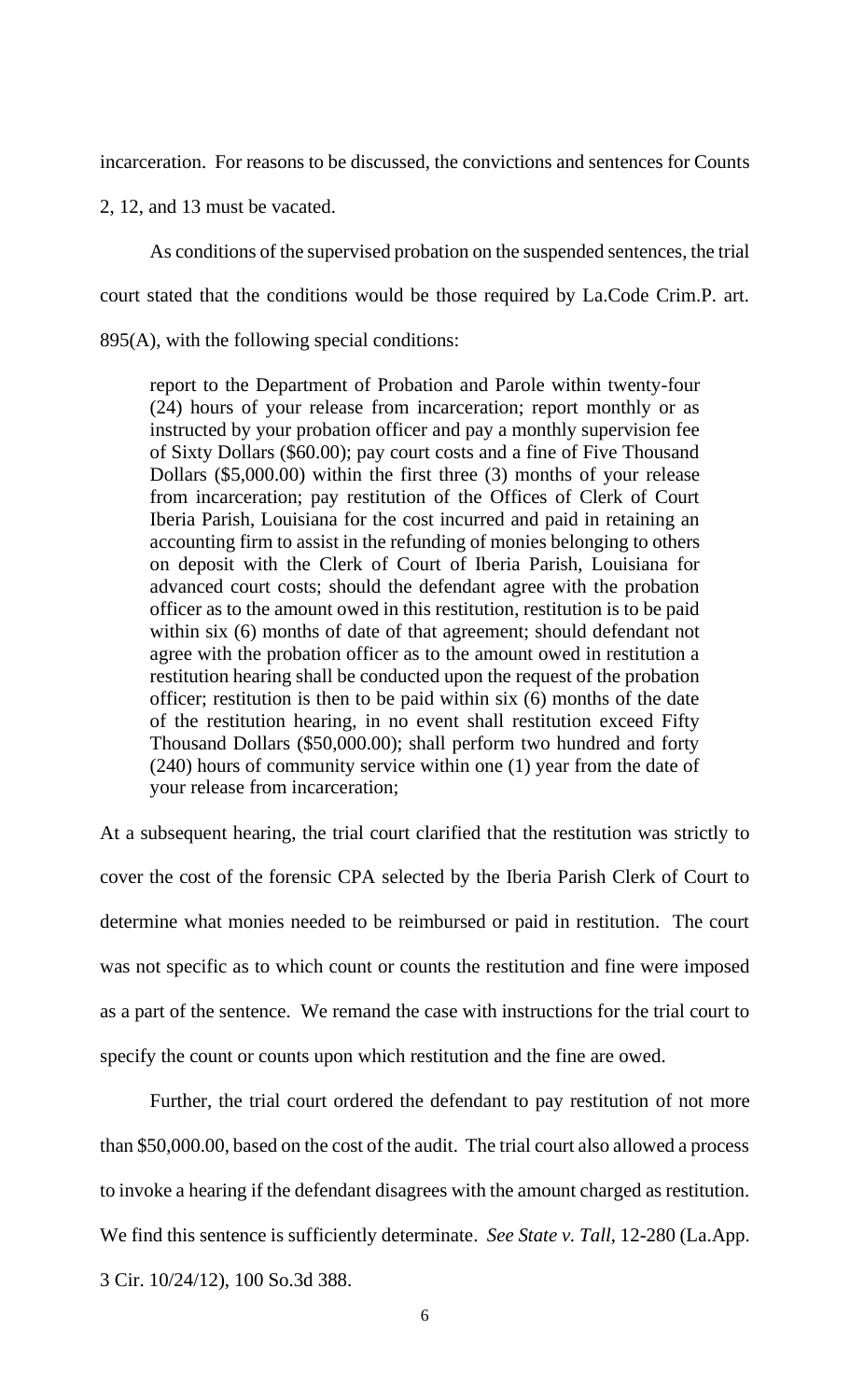### **ASSIGNMENT OF ERROR NUMBER SIX**

The defendant argues that this court should set aside any charge in which the jury did not reach a unanimous verdict of guilt. The state readily acknowledges that the verdicts for Count 2 (Felony Theft), Count 12 (malfeasance), and Count 13 (perjury) were non-unanimous and must be reversed. Our review of the polling slips confirms that the state is correct.

In *Ramos v. Louisiana*, 590 U.S. \_\_\_, 140 S.Ct. 1390 (2020), the Supreme Court ruled that non-unanimous jury verdicts finding a defendant guilty are not constitutionally permissible. In reaching its conclusion, the majority of the Court noted that "Louisiana and Oregon may need to retry defendants convicted of felonies by nonunanimous verdicts whose cases are still pending on direct appeal." Slip Opinion of Justice Gorsuch at p. 22. This is one of those cases. While ordinarily we would review the sufficiency of the evidence under *Jackson v. Virginia*, 443 U.S. 307, 99 S.Ct. 2781 (1979), and *State v. Hearold*, 603 So.2d 731 (La.1992), we find it imprudent to comment on the evidence in this case that we know must be set aside and may be retried because the United States Supreme Court has given us a clear directive. The convictions and sentences for Counts 2, 12, and 13 are vacated.

### **ASSIGNMENT OF ERROR NUMBER THREE**

The defendant alleges there was insufficient evidence to support a conviction against him on any of the counts set forth in the indictment.

Pursuant to *Hearold*, 603 So.2d 731, we will address this assignment of error first, as a finding that the evidence was insufficient on any conviction would necessitate reversal of said conviction. The analysis of the sufficiency of evidence is well settled:

When the issue of sufficiency of evidence is raised on appeal, the critical inquiry is whether after viewing the evidence in a light most favorable to the prosecution, any rational trier of fact could have found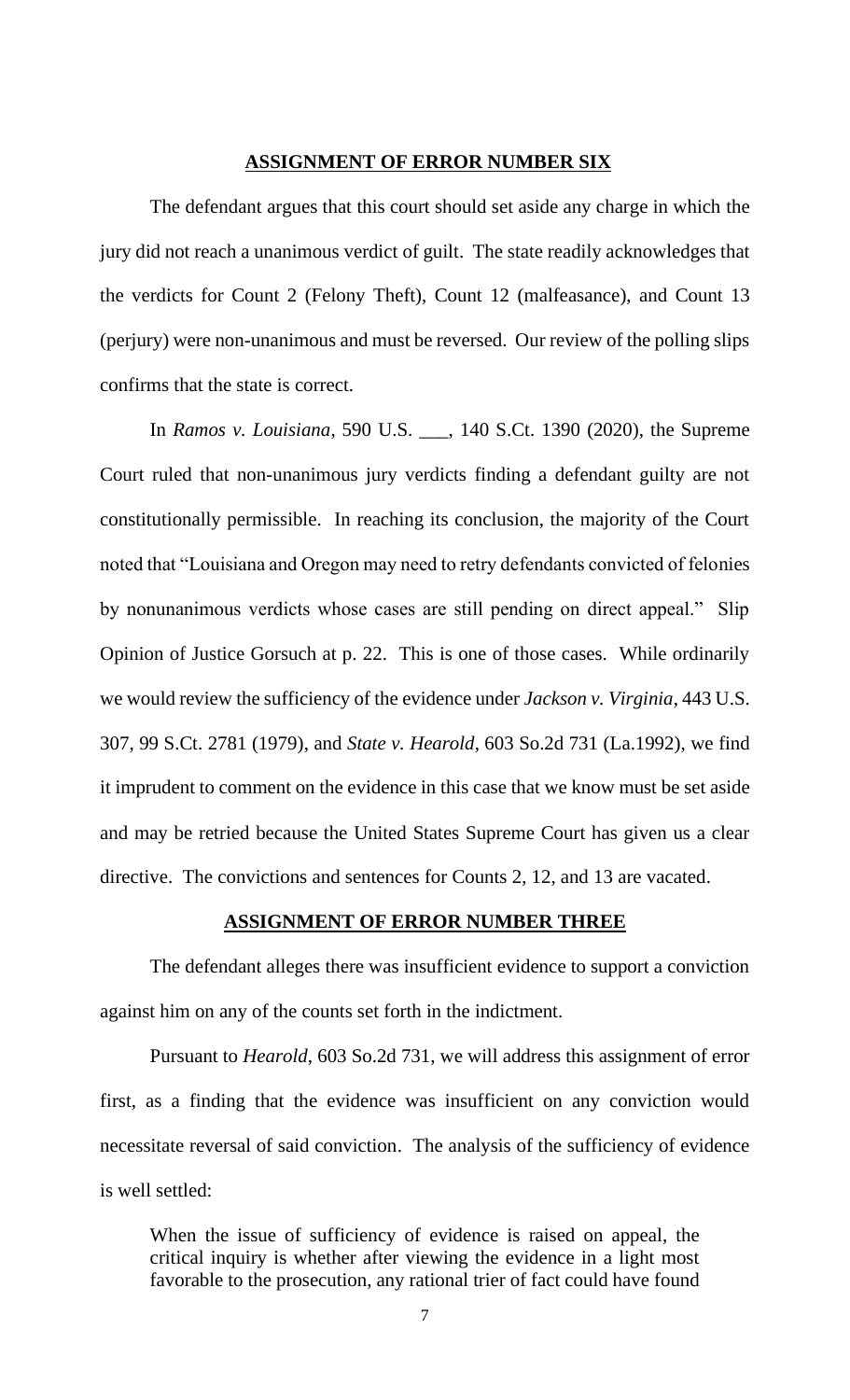the essential elements of the crime proven beyond a reasonable doubt. *Jackson v. Virginia*, 443 U.S. 307, 99 S. Ct. 2781, 61 L Ed. 2d 560, *rehearing denied*, 444 U.S. 890, 100 S.Ct. 195, 62 L. Ed. 126 (1979); *State ex rel. Graffagnino v King*, 436 So 2d 559 (La. 1983); *State v Ducan*, 420 So.2d 1105 (La.1982); *State v Moody*, 393 So.2d 1212 (La.1981). It is the role of the fact finder to weigh the respective credibility of the witnesses, and therefore, the appellate court should not, second guess the credibility determinations of the triers of fact beyond the sufficiency evaluations under the *Jackson* standard of review. See *State ex rel Graffagnino,* 436 So 2d 559 (citing *State v. Richardson*, 425 So 2d 1228 (La 1983) In order for this court to affirm a conviction, however, the record must reflect that the state has satisfied its burden of proving the elements of the crime beyond a reasonable doubt.

*State v. Kennerson*, 96-1518, p. 5 (La.App. 3 Cir. 5/7/97), 695 So.2d 1367,

1371.

### **THEFT**

The defendant's first argument is that the state failed to prove the theft charges

set forth in Counts 2, 6, and 9. Theft is defined by La.R.S. 14:67, which states, in

pertinent part:

Theft is the misappropriation or taking of anything of value which belongs to another, either without the consent of the other to the misappropriation or taking, or by means of fraudulent conduct, practices, or representations. An intent to deprive the other permanently of whatever may be the subject of the misappropriation or taking is essential.

The defendant was charged with three separate counts of theft, Counts 2, 6, and 9.

Count 2 was discussed above, has been vacated, and will not be discussed herein.

Count 6 alleged that the defendant committed theft of over \$25,000.00 by

misappropriating funds from the advance deposit account for which refund checks

had been issued but not negotiated.

Roger Harris, assistant legislative auditor, testified that the Iberia Parish Clerk

of Court's office maintains an "advanced deposit account" in which attorneys and

litigants deposit money to pay in advance costs associated with the filing of lawsuits.

The account is a fiduciary account, and the funds in that account belong to the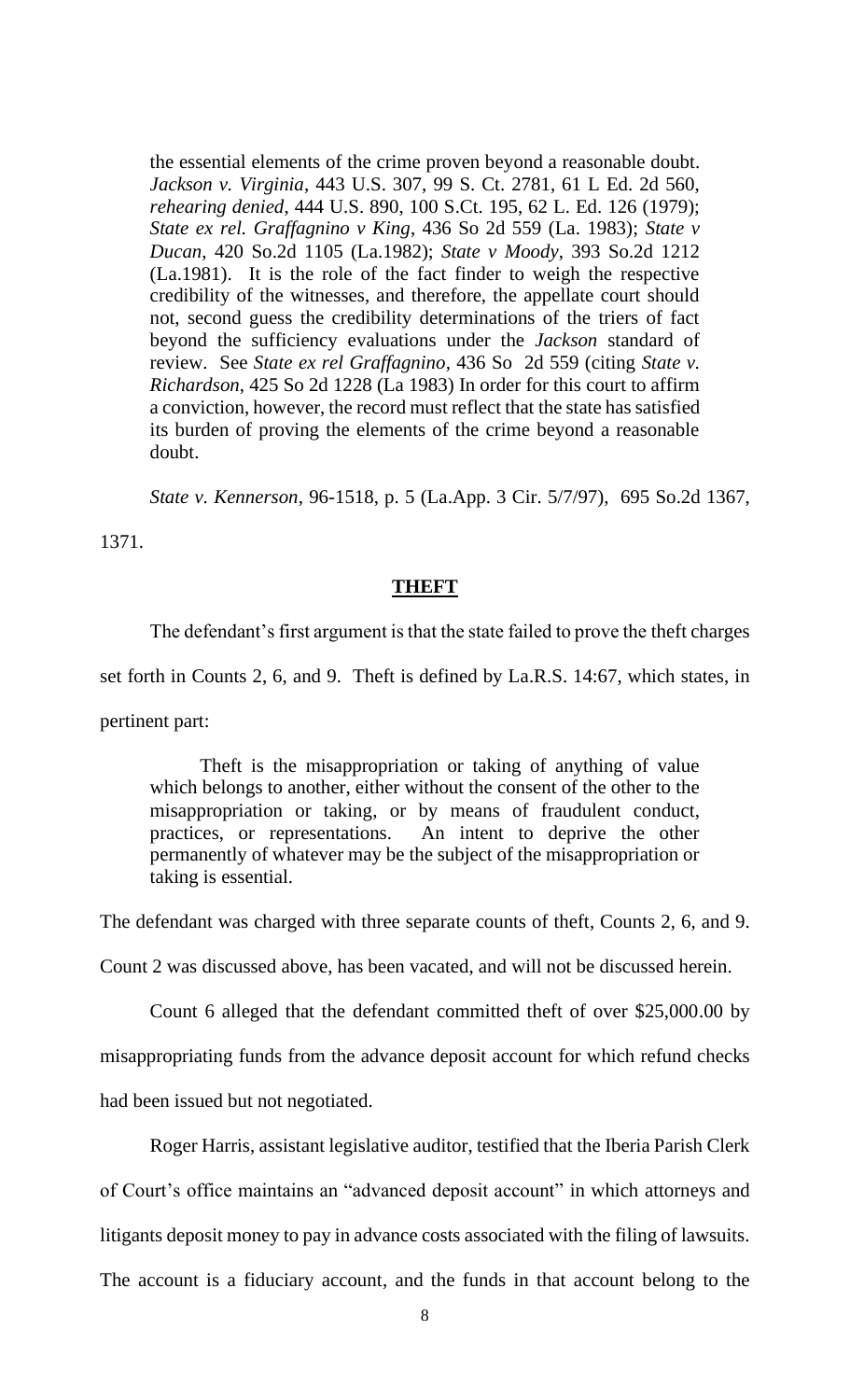attorneys and/or litigants. When the clerk performs work in that suit, payments to the clerk's office are drawn from the deposit. The auditor identified a number of lawsuits which, upon being settled or dismissed, had refunds sent to the interested parties by checks which had not been negotiated after a year. In those instances when a check had not been cashed within a year, the defendant cut a new check from a different check-writing software program than used for day-to-day business which bore the exact check number as the original check but was made payable to the clerk's office "Salary Fund." The Salary Fund is a fund maintained by the clerk's office to pay salaries and general office expenses. Therefore, private funds were removed from the trust account to the clerk's Salary Fund. The evidence presented was uncontroverted. The defendant does not contest that the evidence established this procedure took place. There was no evidence of any attempt to contact the individuals to whom the unnegotiated checks had been written. Louisiana law requires any money that cannot be returned to an individual be sent to the state treasurer. Louisiana Uniform Unclaimed Property Act of 1997, La.R.S. 9:151 – 9:182 This mandate was ignored. The evidence showed that 334 refund checks were recreated in this manner which resulted in the amount of over \$47,000.00 being transferred from the advance deposit fund to the clerk's Salary Fund.

Count 9 alleged that the defendant committed the crime of theft by misappropriating a sum of more than \$5,000.00 but less than \$25,000.00. These allegations stemmed from the defendant's misuse of funds that were generated in cash at the front counter in the clerk's office. Through testimony of clerk's office employees and the legislative auditor, the evidence established that each day a designated employee took the cash brought in at the counter the day before and reconciled it with receipts written for payments made in cash. If there was more cash than reflected by the receipts, the overage was placed in a cash box held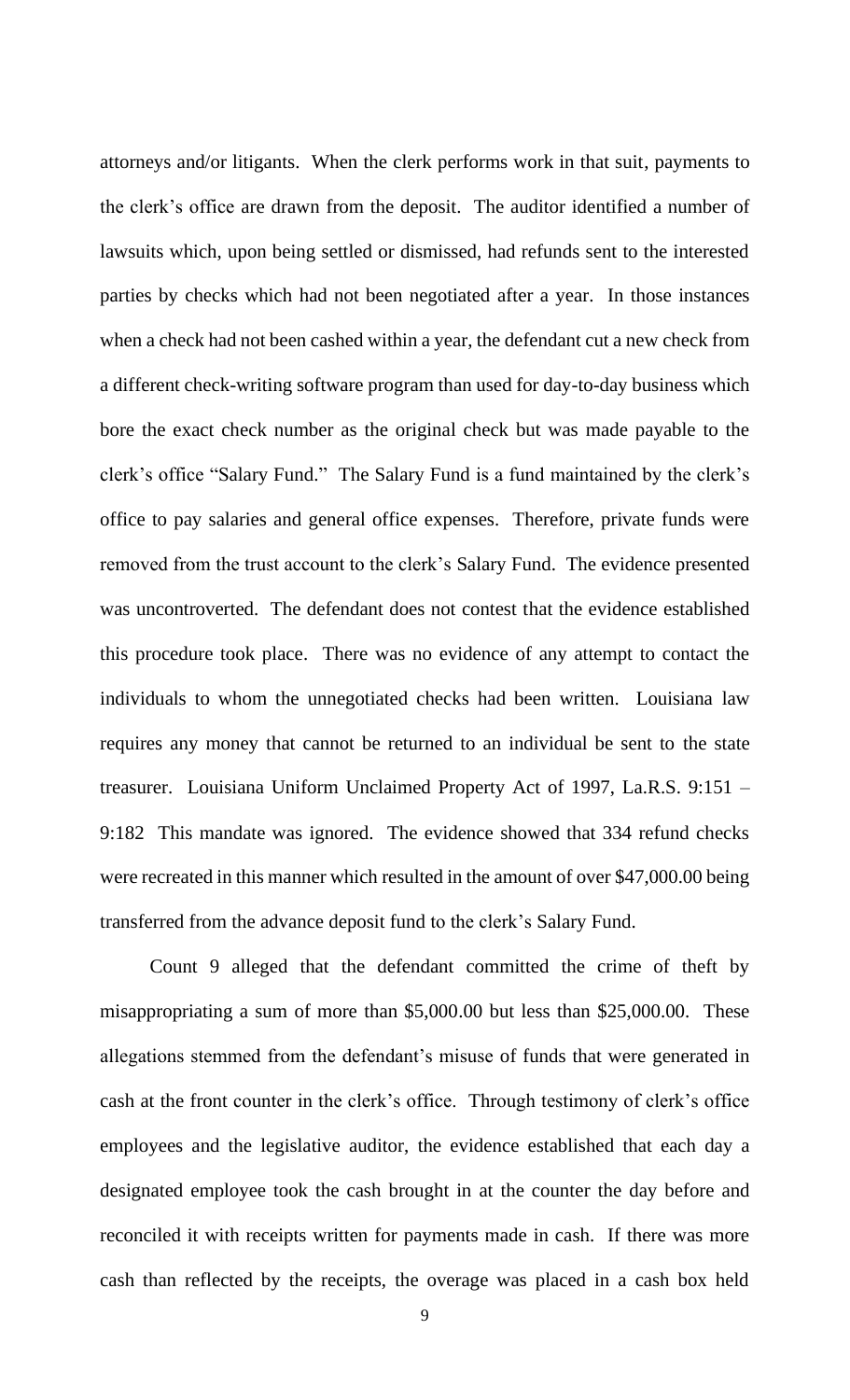separately and the amount that matched the receipts was deposited in the clerk's Salary Fund. The testimony established all money brought in at the front counter for copies, marriage licenses, filing of deeds and mortgages and other matters not associated with on-going litigation should have been deposited in the clerk's Salary Fund, which is public money. The evidence showed the money that was placed in this cash box was used to fund office parties, to buy pizza for election workers, and on occasion, the defendant would use funds from the box to pay the cost of marriage licenses for the friends who came into to clerk's office to apply for a license. During the period examined by the legislative auditor's office, it was established that \$5,200.00 was diverted to this box instead of being deposited in the clerk's Salary Fund. It was uncontroverted that all money taken in at the front counter should have been deposited into to clerk's Salary Fund. Therefore, it was established that public money was misappropriated to private use since none of the expenditures listed above could have been legally paid for with public funds. Again, the defendant does not contest the evidence and, as in Count 6, it is uncontroverted.

The defendant instead argues that the state failed to establish an essential element of the crimes alleged, the intent to permanently deprive anyone of their money. The element of criminal intent must frequently be established by circumstantial evidence. *State v. Schmidt*, 99-1412 (La.App. 3 Cir. 7/26/00), 771 So.2d 131, *writ denied*, 00-2950 (La. 9/28/01), 798 So.2d 105. The finder of fact must consider the testimony and evidence presented as a whole, including all the surrounding circumstances and the actions taken by the defendant, to determine whether a defendant had the requisite specific intent to commit the crime charged. *Id.* In this case, like all other elements of theft, the state was required to prove an "intent to deprive the other permanently" of the funds that were established to have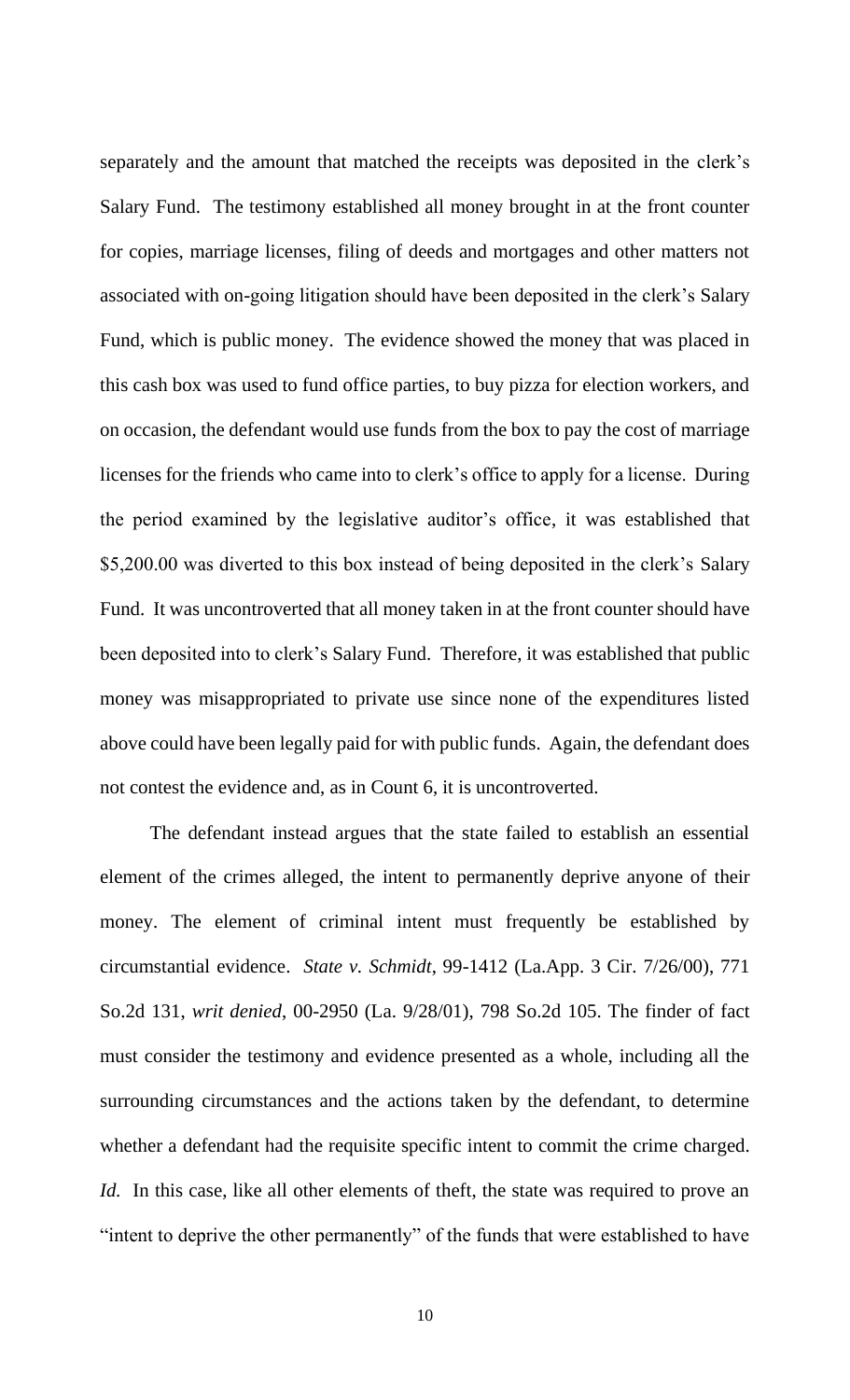been misappropriated. This element of the offense had to be proved beyond a reasonable doubt.

With regard to Count 6, the state established the defendant made no attempt to contact the parties to whom the money belonged and to whom the checks had been written, in spite of the fact that many were local attorneys and/or individuals known to the defendant and who could have been contacted with a minimum of effort. In addition, although the defendant used a specific system to write all legitimate checks that were issued by the clerk's office, a totally separate software program was used to recreate the checks used to divert the money into the salary account. This allowed him to recreate the same check number of the original check. When the check was processed through the bank, it appeared on the face of the books, should they be examined, that the original check had been processed. This entire scheme reflects deception, an active attempt to disguise the misappropriation, and an attempt to permanently deprive the legitimate owners of their money. It also was a violation of the law which requires any monies they legitimately could not return to legal owners to be sent to the state treasurer as unclaimed funds. The evidence presented, when analyzed under the *Jackson* standard, established an intent to permanently deprive the legitimate owners of their money. All elements of the offense of theft were proven beyond a reasonable doubt.

With regard to Count 9, the evidence clearly shows that cash which should have been deposited into the salary fund was diverted into a box from which it was used improperly to pay for expenses that can only, legally, be paid for with private funds such as parties and marriage licenses. The very actions of the defendant in his use of the funds and his attempt to conceal the box when his office came under investigation reflect an intent to permanently deprive. This element of the offense, as well as all other elements of theft, was proved beyond a reasonable doubt.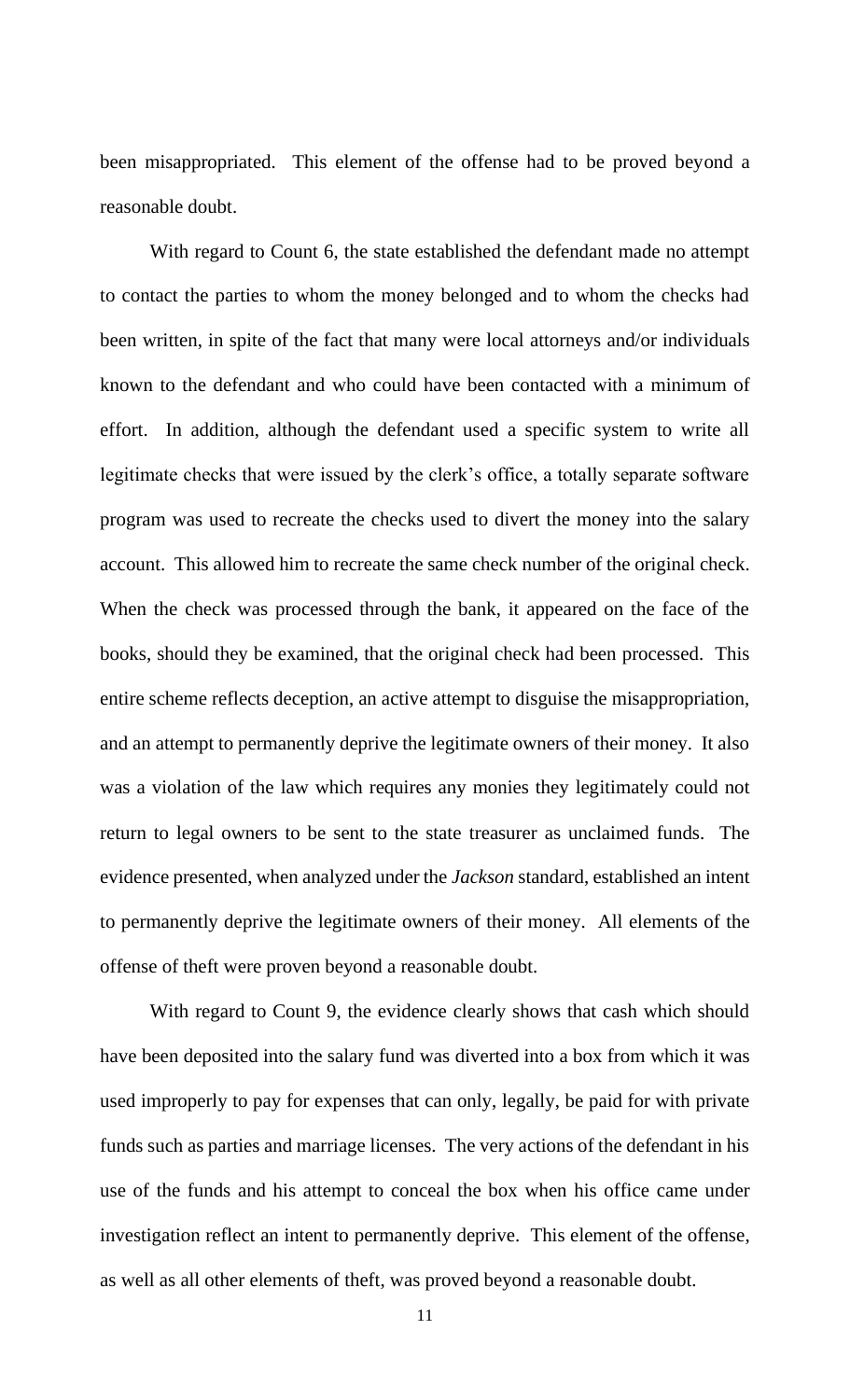This court, therefore, finds sufficient evidence to establish beyond a reasonable doubt the defendant is guilty of both Counts 6 and 9 as to the theft charges.

### **FILING OR MAINTAINING FALSE PUBLIC RECORDS**

In Counts 3 and 7, the defendant was charged with Filing or Maintaining False Public Records. Filing or maintaining false public records, a violation of La.R.S. 14:133, is defined in relevant part as:

> A. Filing false public records is the filing or depositing for record in any public office or with any public official, or the maintaining as required by law regulation or rule, with knowledge of its falsity, of any of the following:

- (1) Any forged document.
- (2) Any wrongfully altered document.

(3) Any document containing a false statement or false representation of a material fact.

In regards to Count 3, the state offered testimony, including the defendant's own statement, that periodically the staff in the clerk's office, at the direction of the defendant, would conduct "suit clean-up." In this process, funds left in a lawsuit that had no movement for a period of five years and was considered stale were transferred from the advance deposit account to the clerk's Salary Account. Some of the amounts transferred were quite small and some suits had balances of several thousand dollars which were transferred. The testimony established that in none of the 12,137 lawsuits from which transfers were made had the clerk's office done any work which would justify the transfer of funds to the clerk's Salary Fund. Because these funds could not be transferred for a legitimate reason, the defendant instructed his staff to make a notation of "cc" or "xc," the notation which reflects copies of documents were made, so that it would appear on the face of the document that these were legitimate charges for which the clerk's office was due payment. The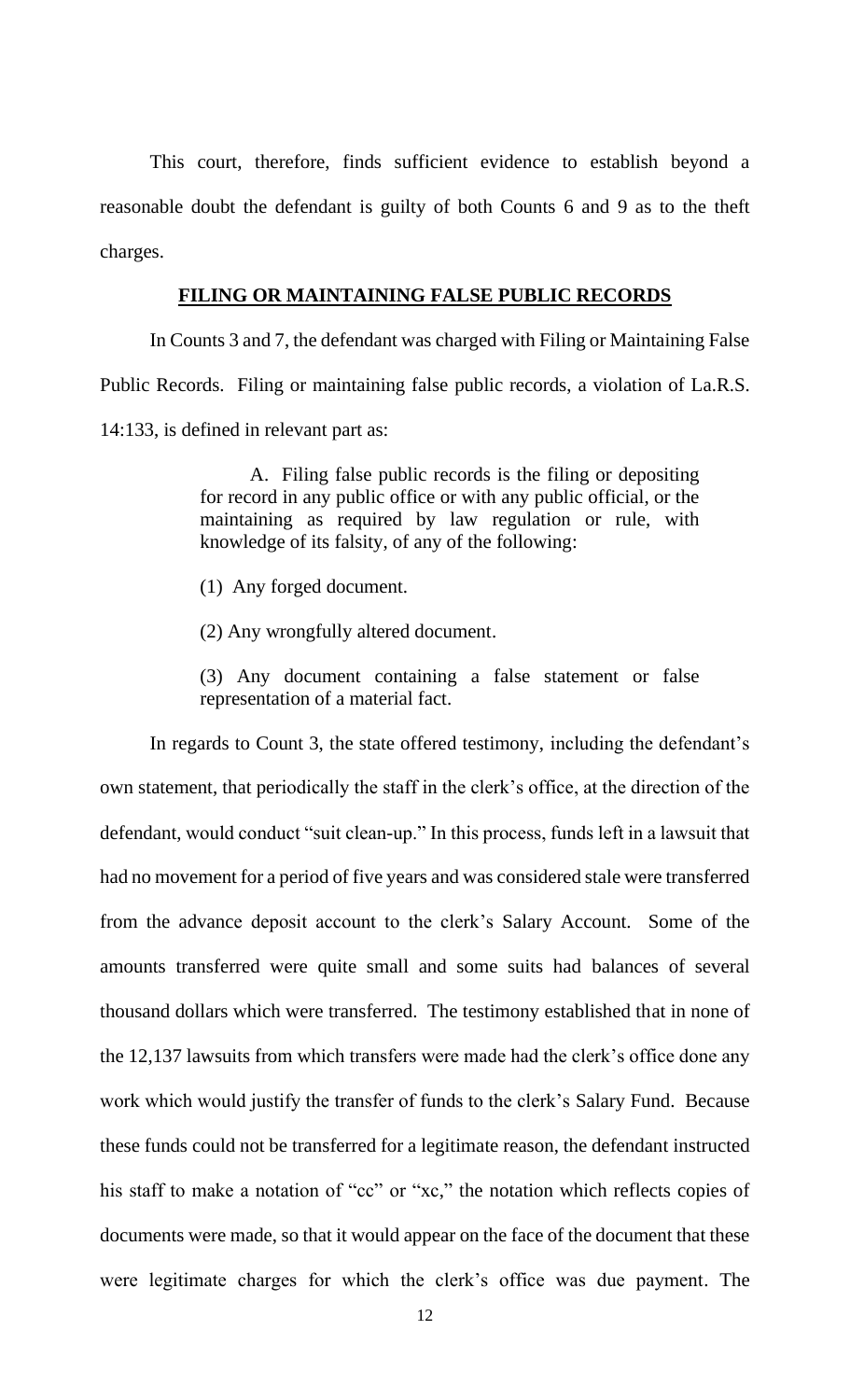falsification of these records and the purpose for that falsification are not in dispute. The defendant argues the false ledger entries were not "material" and, therefore, a necessary element of the offense is missing. The use of the fraudulent "cc" and "xc" notations were central to these transfers and used to conceal the fact the clerk was transferring money which had not been earned by the clerk's office from the advance fund to the Salary Fund. These notations were material, and all elements of La.R.S. 14:133, when reviewed pursuant to the *Jackson* standard were proved beyond a reasonable doubt.

In regards to Count 7, as previously discussed, the defendant's office, at his instruction, issued new checks with the same check numbers as the original refund checks that had not been negotiated and made the clerk's office the payee. This process allowed funds to be improperly moved from the advance deposit account, where it had been deposited by its legitimate owners, to the clerk's Salary Account. This use of check numbers that mirrored the numbers of the original checks was used to conceal the improper transfers by effectively falsifying the clerk's records which were subject to audit. The state submitted evidence that established all elements of La.R.S. 14:133 as to Count 7, which when reviewed under the *Jackson* standard prove the defendant's guilt beyond a reasonable doubt.

### **MALFEASANCE IN OFFICE**

The defendant was charged with malfeasance in office in Counts 4, 5, 8, 10, 11, 13, and 14. Count 13 was discussed above, has been vacated, and will not be discussed herein.

Malfeasance in office is defined in La. R.S. 14:134, which states in pertinent part:

A. Malfeasance in office is committed when any public officer or public employee shall:

13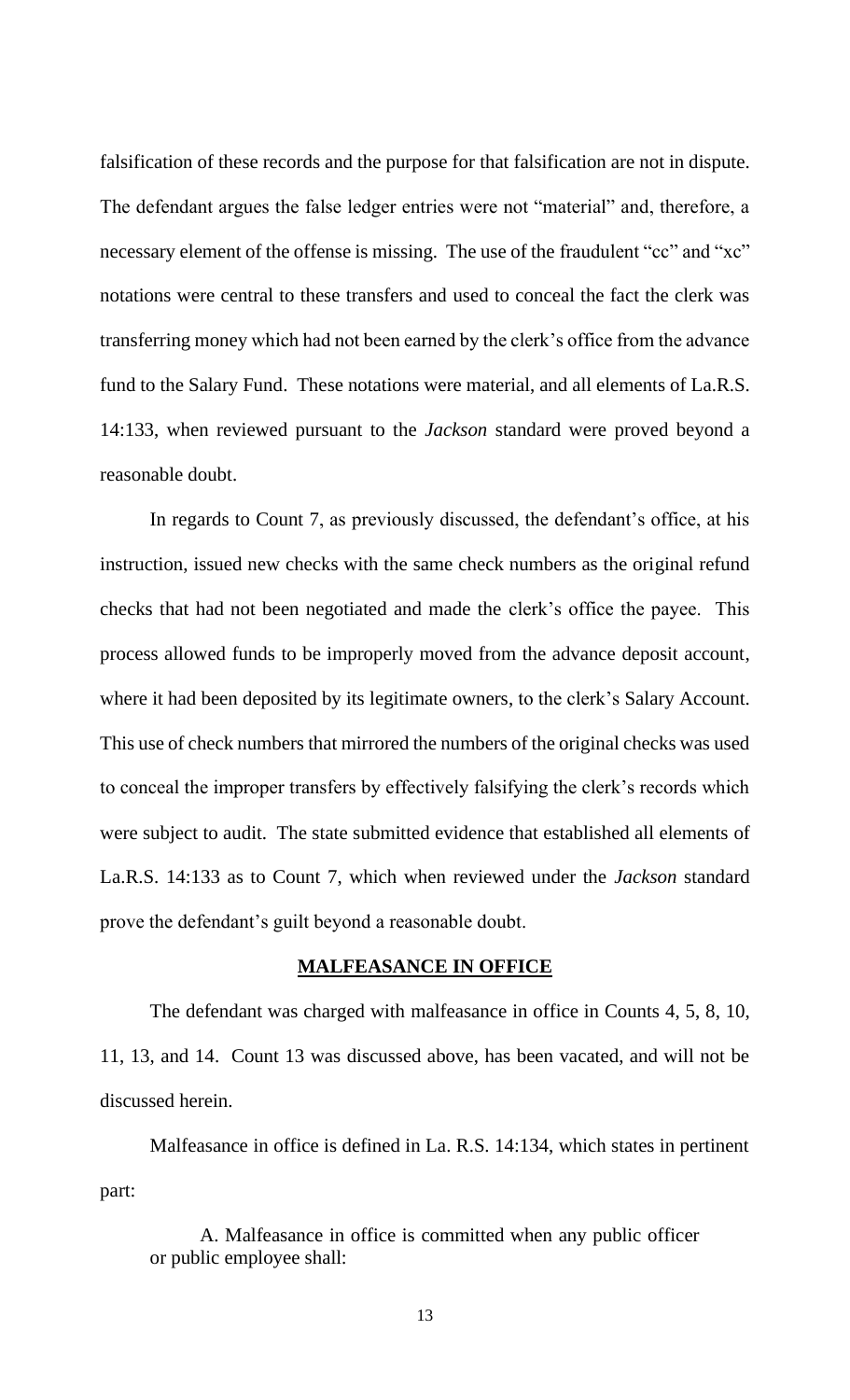(1) Intentionally refuse or fail to perform any duty lawfully required of him, as such officer or employee; or

(2) Intentionally perform any such duty in an unlawful manner; or

(3) Knowingly permit any other public officer or public employee, under his authority, to intentionally refuse or fail to perform any duty lawfully required of him, or to perform any such duty in an unlawful manner.

B. Any duty lawfully required of a public officer or public employee when delegated by him to a public officer or public employee shall be deemed to be a lawful duty of such public officer or employee. The delegation of such lawful duty shall not relieve the public officer or employee of his lawful duty.

Count 4 pertains to the defendant's breach of duty to refund money on deposit in the clerk's office to those individuals who had deposited it in violation of La.R.S. 13:842(B). Count 5 pertains to the defendant's failure to fulfill his duty to remit unclaimed property (i.e., money related to "stale" lawsuits) to the state treasury in accordance with La.R.S. 9:151 – 9:182. Count Eight pertains to the defendant's failure to fulfill his duty to remit unclaimed property (i.e., sums represented by unnegotiated checks) to the state treasury in accordance with La.R.S. 9:151 – 9:182. Count 10 pertains to the defendant's failure to fulfill his duty under La. R.S. 13:781 to collect all fees and charges due his office and deposit them into the Clerk's Salary Fund, instead of diverting cash into a box, where little to no accurate accounting of those funds was kept. Count 11 pertains to the defendant's misapplication of public funds and misuse of the public funds in his care to pay for expenses not allowed by law in violation of La.R.S. 42:1461. Specifically, the defendant used government funds to pay for an employee's membership to Sam's Discount Club and for an annual membership fee. Count 14 pertains to the defendant's failure to use government property for public benefits in violation of La.R.S. 42:1461.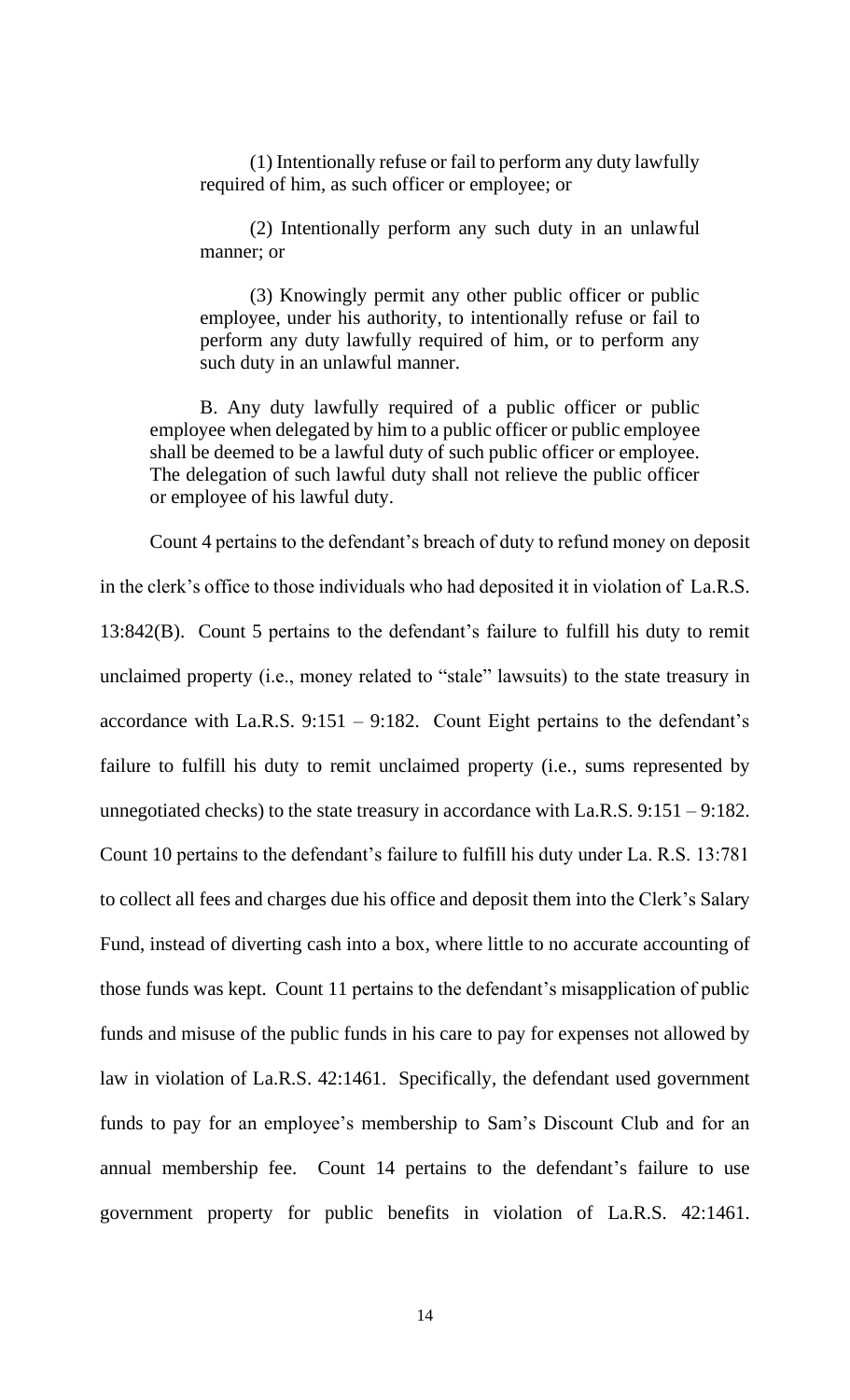Specifically, that he used points accrued for use of a government credit card to pay for a personal vacation.

The facts for all the underlying allegations for which the state argues the defendant committed malfeasance in office are discussed above and will not be repeated here, with the exception of Counts 11 and 14 which we will discussed in more detail.

The state presented testimony that established an office employee obtained a Sam's Club card through the clerk's office which was for her personal use. On at least one occasion, the defendant used public funds from the clerk's office to pay for the annual fee for that membership. The state further submitted evidence that the clerk's office possessed a credit card which was used for legitimate office expenses. This credit card was the type that collected or accrued "points." The unrefuted testimony presented established that the defendant cashed in those points for debit cards which he used to pay for a personal vacation.

The defendant does not contest the underlying facts. He argues that his actions on all the above counts amounted to mere negligence, that his actions were not intentional. The jury, however, found him guilty of the underlying facts in their consideration of both theft cases and in all counts of filing and maintaining false records (excluding Count 2 and Count 13, the charges on which there were nonunanimous verdicts as previously discussed). This reflects the jury's belief he acted intentionally in those instances. The record supports those convictions. His arguments that he relied on advice from his accountant and auditor are contradicted by the testimony of both. His arguments that he was ignorant of laws pertaining to management of abandoned property are contradicted by direct testimony from both a former employee and his previous employer. Further, ignorance of the law is no defense. La.R.S. 14:17; La.Civ.Code art. 5.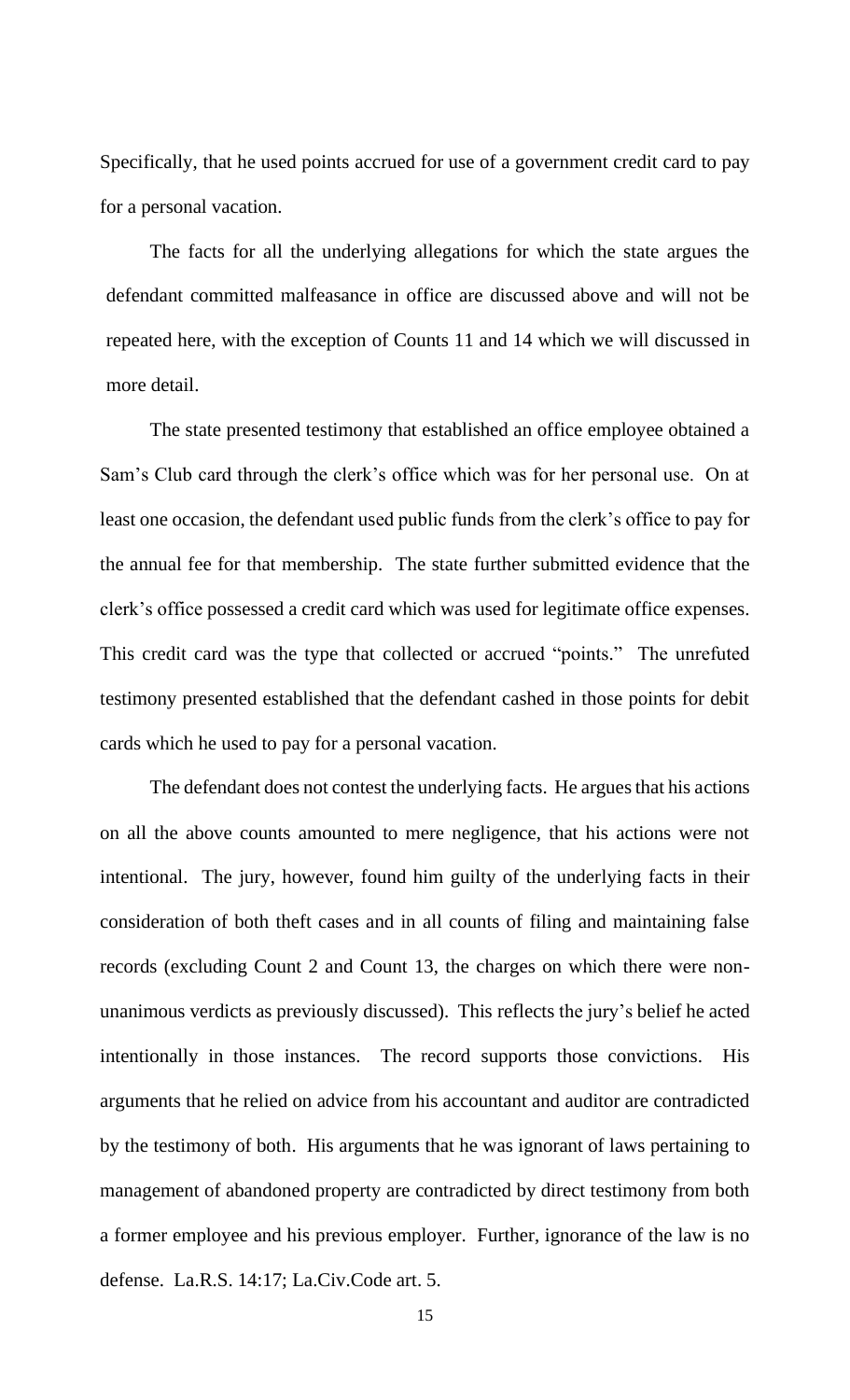Having reviewed the evidence presented under the *Jackson* standard as to sufficiency of evidence, we find there was sufficient evidence for the jury to find, beyond a reasonable doubt, that the defendant committed the offenses charged in Counts 4, 5, 8, 10, 11, and 14.

#### **RACKETEERING**

Count 1 alleges the defendant committed the offense of racketeering.

Racketeering activity is defined by La.R.S. 15:1352, which states in pertinent part:

A. As used in this Chapter, "racketeering activity" means committing, attempting to commit, conspiring to commit, or soliciting, coercing, or intimidating another person to commit any crime that is punishable under the following provisions of Title 14 of the Louisiana Revised Statutes of 1950, the Uniform Controlled Dangerous Substances Law, or the Louisiana Securities Law:

. . . .

(10) R.S. 14:67 (Theft)

. . . .

(38) R.S. 14:133 (Failing or maintaining false public records)

. . . .

B. "Enterprise" means any individual, sole proprietorship, partnership, corporation or other legal entity, or any unchartered association, or group of individuals associated in fact and includes unlawful as well as lawful enterprises and governmental as well as other entities.

C. "Pattern of racketeering activity" means engaging in at least two incidents of racketeering activity that have the same or similar intents, results, principals, victims, or methods of commission or otherwise are interrelated by distinguishing characteristics and are not isolated incidents, provided at least one of such incidents occurs after August 21, 1992 and that the last of such incidents occurs within five years after a prior incident of racketeering activity.

Further, La.R.S. 15:1353 states:

A. It is unlawful for any person who has knowingly received any proceeds derived, directly or indirectly, from a pattern of racketeering activity to use or invest, whether directly or indirectly, any part of such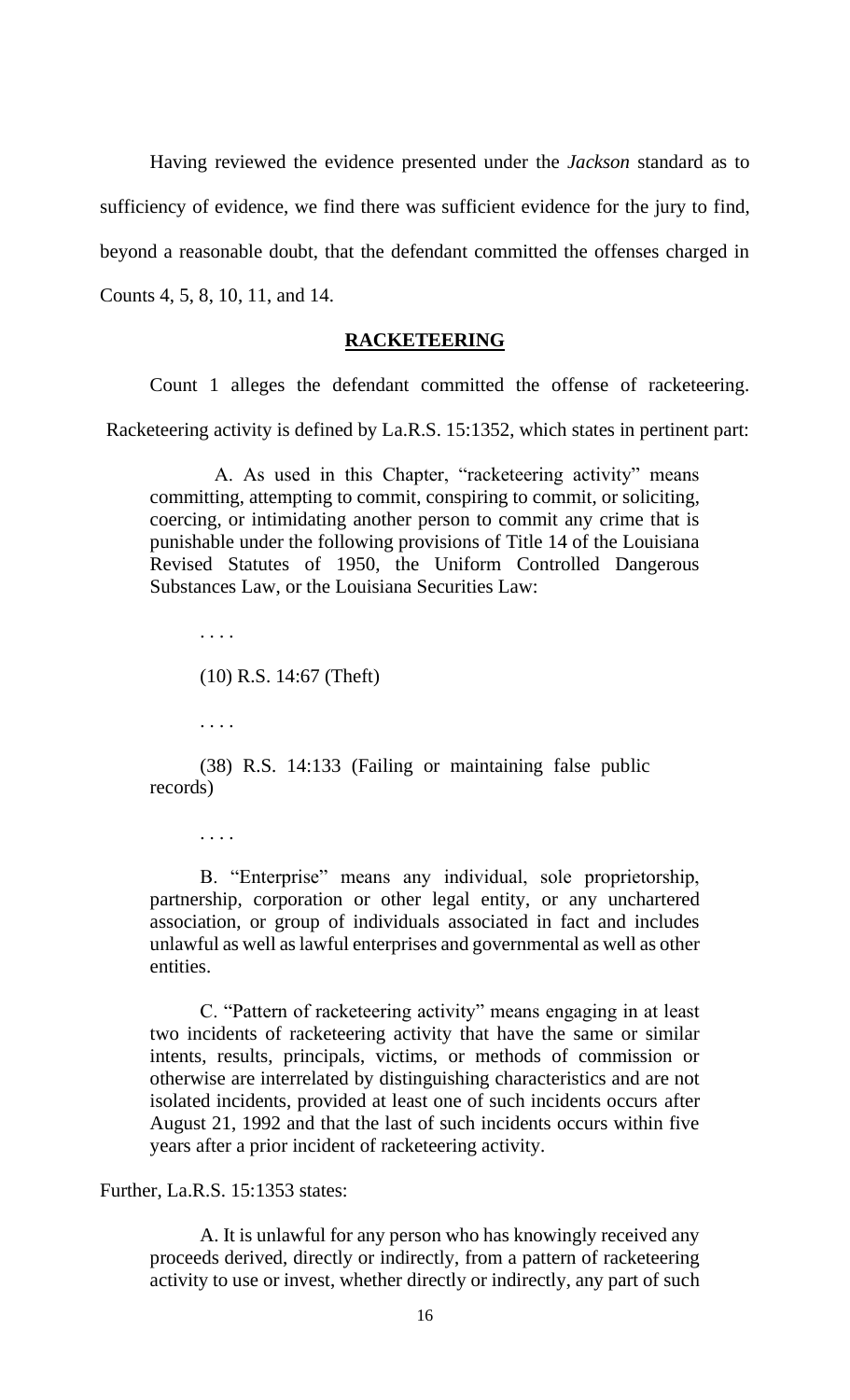proceeds, or the proceeds derived from the investment or use thereof, in the acquisition of any title to, or any right, interest, or equity in immovable property or in the establishment or operation of any enterprise.

B. It is unlawful for any person, through a pattern of racketeering activity, knowingly to acquire or maintain, directly or indirectly, any interest in or control of any enterprise or immovable property.

C. It is unlawful for any person employed by, or associated with, any enterprise knowingly to conduct or participate in, directly or indirectly, such enterprise through a pattern of racketeering activity.

D. It is unlawful for any person to conspire or attempt to violate any of the provisions of Subsections A, B, or C of this Section.

The defendant's argument is that, since the underlying crimes of theft and filing false records were unproven, the racketeering charge that rested on them is likewise unproven. Since this court has found the evidence sufficient to find the underlying charges were proven by the state, this argument fails. However, the defendant also argues that since he never received any proceeds from the activities at issue, he has not violated the proscriptions contained in La.R.S. 15:1353. The state disputes this assertion but provides no details. It takes the position that the issue of whether the defendant personally profited from the activities at issue is immaterial to the analysis. This assertion by the state is incorrect, due to the language of La.R.S. 15:1353.

The record includes testimony that the defendant improperly used \$400.00 worth of reward points from a clerk's office credit card for himself. Also, the defendant took money from the cash box that contained overages from transactions at the front desk. The record, however, indicates that he primarily used the money for office activities such as Christmas parties, all of which has been previously discussed. It is debatable whether the defendant "received any proceeds" within the meaning of the La.R.S. 15:1353.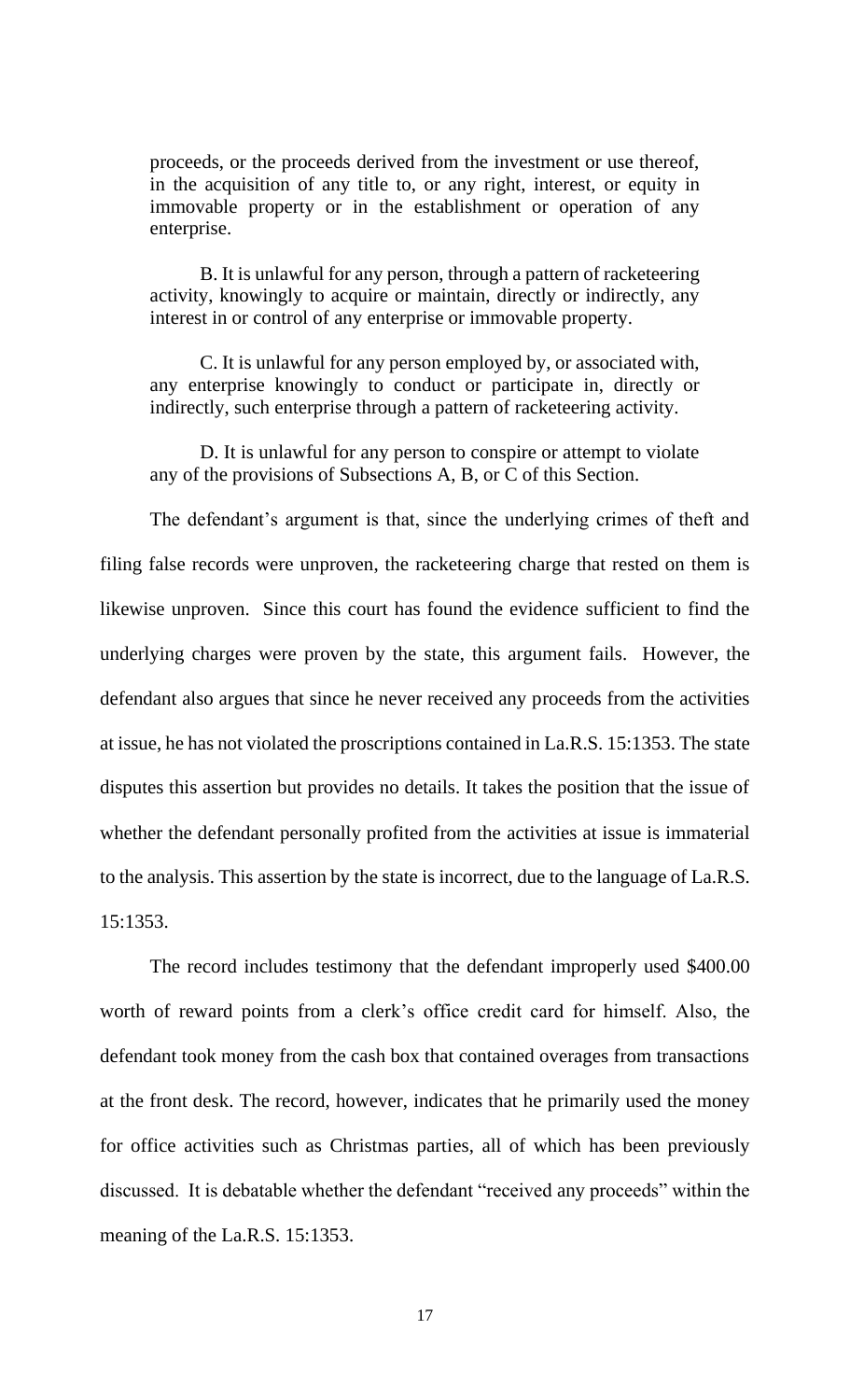In vacating judgments of forfeiture pursuant to racketeering allegations, the supreme court explained:

Section 1353 by its terms prohibits a person, when he has knowingly received funds derived from drug racketeering activity as defined in La.R.S. 15:1352(A), only from using or investing the funds either (1) to acquire title to or an interest in immovable property or (2) to establish or operate any enterprise. Section 1353 does not purport to prohibit the mere receipt of funds from drug racketeering activity or to prohibit any other use or investment of such funds. This section is clearly intended as an anti-laundering statute to permit the pursuit of drug-related funds which have been invested in real estate or in business enterprises by persons who knew the source of the funds.

We therefore reject the district attorney's contention that the statute's making it unlawful "to use or invest . . . any part of such proceeds . . . in the acquisition of any title to, or any right, interest or equity in immovable property or in the establishment or operation of any enterprise" should be construed as prohibiting *either* (1) any use of such funds *or* (2) investment of such funds in real estate or business enterprises. Such an interpretation is grammatically inconsistent with the wording of the statute and is also inconsistent with the stated purpose of Act 727.

Because Act 727 [the enacting legislation] was apparently patterned after 18 U.S.C. § 1961 et seq. (the Racketeer Influenced and Corrupt Organizations Act), federal decisions in this area are persuasive. 18 U.S.C. § 1962(a) makes it unlawful for a person who has received income from racketeering activities "to use or invest, directly or indirectly, any part of such income . . . in acquisition of any enterprise". In *Hemmings v. Barian*, 822 F.2d 688 (7th Cir.1987), the court held that for a violation of Section 1962 there must be, in addition to a pattern of racketeering activity, an investment in another enterprise of the funds received from the racketeering activity. In *United States v. Cauble*, 706 F.2d 1322, 1331 (5th Cir.), *cert. denied*[,] 465 U.S. 1005, 104 S.Ct. 996, 79 L.Ed.2d 229 (1984), the court held that the government, in order to establish a Section 1962 violation, must prove the existence of an enterprise, the defendant's derivation of funds from a pattern of racketeering activity, and the use of any part of that income in acquiring an interest in or operating the enterprise. In *United States v. Rone*, 598 F.2d 564 (9th Cir.1979), *cert. denied*[,] 445 U.S. 946, 100 S.Ct. 1345, 63 L.Ed.2d 780 (1980), the court noted that the statute "seeks to bar the investment of racketeering moneys [and] the acquisition of property through a pattern of racketeering activity". *Id.* at 568. And in *Guerrero v. Katzen*, 571 F.Supp. 714 (D.C.D.1983), *affd*. 774 F.2d 506 (D.C.Cir.1985), the court held that "the gravamen of § 1962(a) is not the receipt of funds or benefits from a pattern of racketeering activity; rather, it is the investment of such funds to acquire an interest in, establish, or operate an enterprise". *Id.* at 721. The court further stated: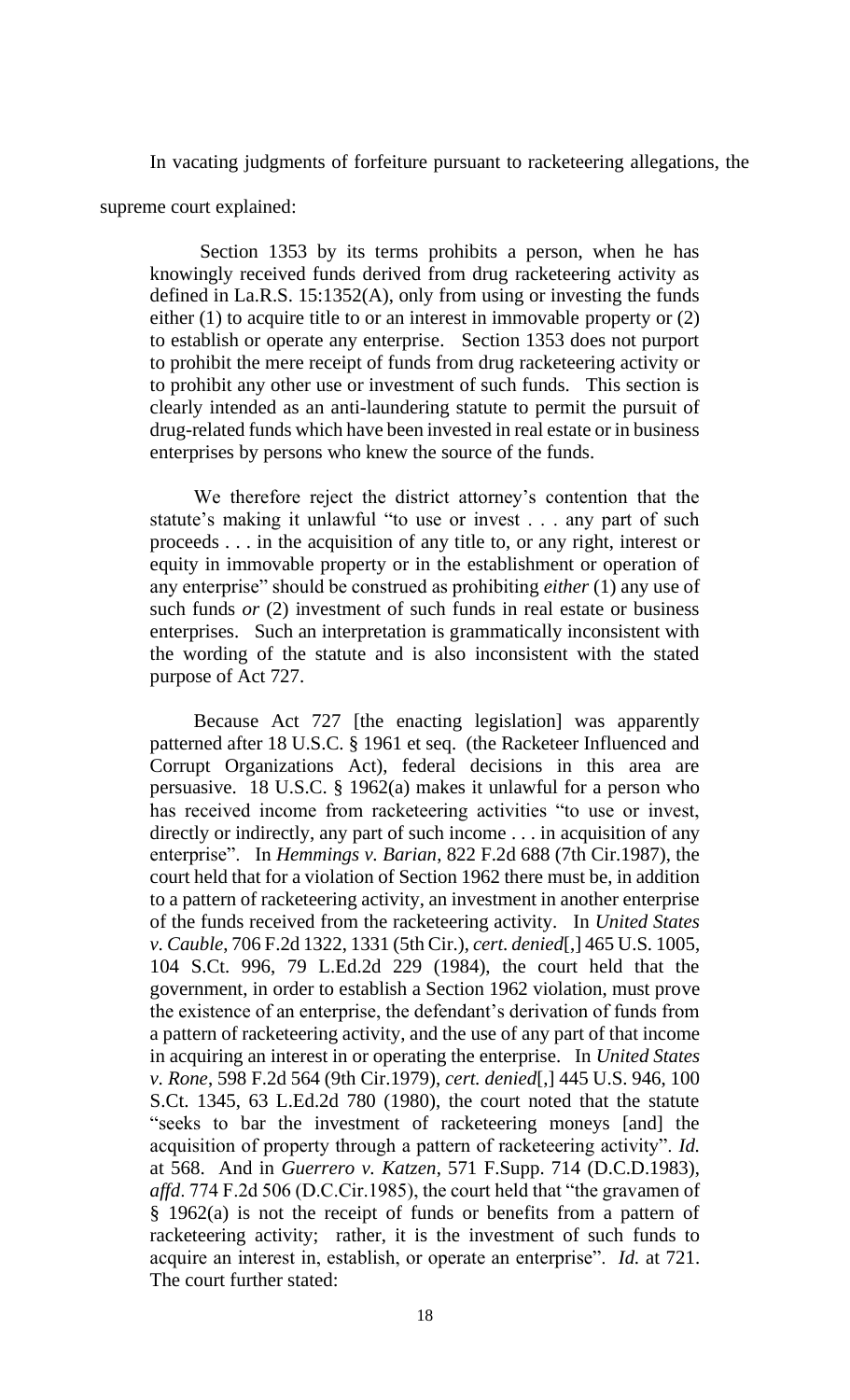RICO does not forbid engaging in racketeering activity or even in a pattern of such activity. Section 1962(a) requires that a person receive income from a pattern of racketeering activity and that he use the income to establish, operate or acquire an interest in an interstate enterprise.

*Id.* at 718. (emphasis in original).

Therefore, the prosecutor in this case could not prove a violation of La.R.S. 15:1353 by merely showing Johnson had used proceeds of drug activity. It was necessary to prove use or investment in the acquisition of immovable property or in the establishment or operation of any enterprise. Because there is no suggestion of Johnson's investment in immovable property, the decision turns on whether a deposit in a savings account is use or investment in an enterprise.

*State v. Nine Savings Accounts*, 553 So.2d 823, 825-26 (La.1989)(footnote omitted)(fourth alteration in original).

The facts proven at trial do not meet the requirements of La.R.S. 15:1353. Although the record reflects the defendant received a certain amount of proceeds from his activities, there is no evidence he used them in an enterprise pursuant to ongoing racketeering activity. Therefore, this court finds insufficient evidence to support the defendant's conviction on the charge of racketeering. That conviction is reversed, and the sentence for that charge is vacated.

### **ASSIGNMENT OF ERROR NUMBER ONE**

In the first error assigned by the defendant, he argues the district court erred by ruling against his *Batson* challenge. The analysis for such challenges has been explained by the Louisiana Supreme Court:

In *Batson v. Kentucky*, 476 U.S. 79, 106 S.Ct. 1712, 90 L.Ed.2d 69, (1986), the Supreme Court held that it is an equal protection violation for the state to exercise its peremptory strikes to remove jurors from the venire panel solely on the basis of the juror's race. *Batson* provides a three-step process to guide courts faced with a claim of racial discrimination in the voir dire process:

First, a defendant must make a prima facie showing that a peremptory challenge has been exercised on the basis of race[; s]econd, if that showing has been made, the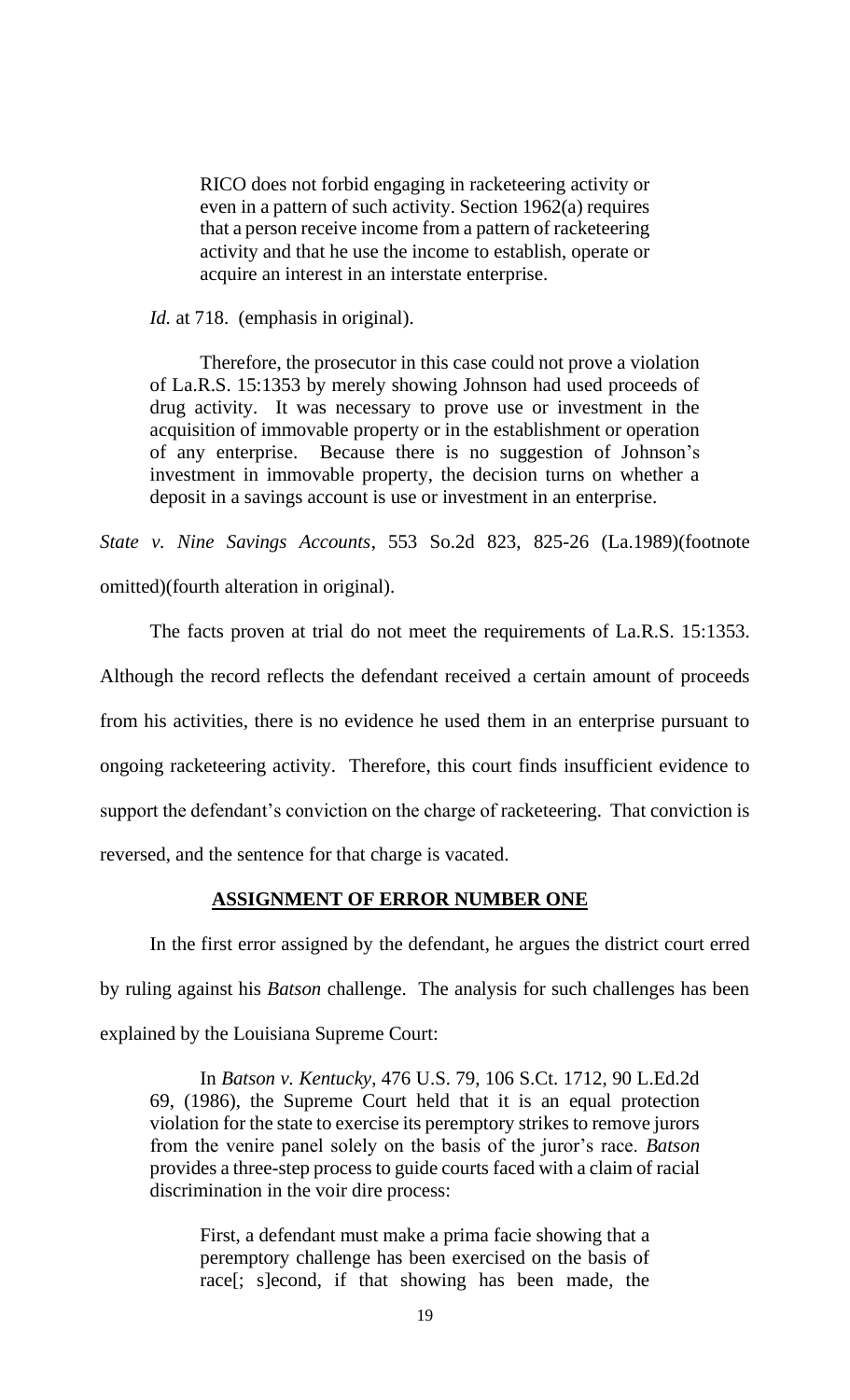prosecution must offer a race-neutral basis for striking the juror in question[; and t]hird, in light of the parties' submissions, the trial court must determine whether the defendant has shown purposeful discrimination.

*Foster v. Chatman*, \_\_ U.S. \_\_, 136 S.Ct. 1737, 1747, 195 L.Ed.2d 1 (2016) (quoting *Snyder v. Louisiana*, 552 U.S. 472, 476-77, 128 S.Ct. 1203, 170 L.Ed.2d 175 (2008) ). The burden of persuasion never shifts from the opponent of the strike. However, after establishing a prima facie case of racial discrimination, the burden of production shifts to the proponent of the strike to articulate race-neutral reasons for its actions. "The neutral explanation must be one which is clear, reasonable, specific, legitimate and related to the particular case at bar." *State v. Collier*, 553 So.2d 815, 820 (La. 1989) (adopting the holding of *Batson* ). If a race-neutral explanation is tendered, the trial court must decide whether the defendant has proven purposeful discrimination. *Purkett v. Elem*, 514 U.S. 765, 115 S.Ct. 1769, 131 L.Ed.2d 834 (1995) (per curiam) (citations omitted). A reviewing court owes the district judge's evaluations of discriminatory intent great deference and should not reverse them unless they are clearly erroneous. *Hernandez v. New York*, 500 U.S. 352, 364, 111 S.Ct. 1859, 114 L.Ed.2d 395 (1991); *Batson*, 476 U.S. at 98, n.21, 106 S.Ct. 1712 ("Since the trial judge's findings in the context under consideration here largely will turn on evaluation of credibility, a reviewing court ordinarily should give those findings great deference.").

*State v. Turner*, 16-1841, pp. 50-51 (La. 12/5/18); 263 So.3d 337, 374, *cert. denied*,

\_\_\_ U.S. \_\_\_, 140 S.Ct. 555 (2019)(footnote omitted)(alterations in original).

During voir dire, the following colloquy took place:

### BY MR. MCLINDON:

 Judge, we're going to be making a Batson challenge do you want it now or do you want to wait?

### BY THE COURT:

 Give me a [few] minutes, let me see what I got. Okay. Let's hear about your challenge.

#### BY MR. MCLINDON:

 So I found one they used a peremptory to strike - five or their six strikes were African Americans, so I think they have to give race-neutral reasons for those.

#### BY MR. COLWART: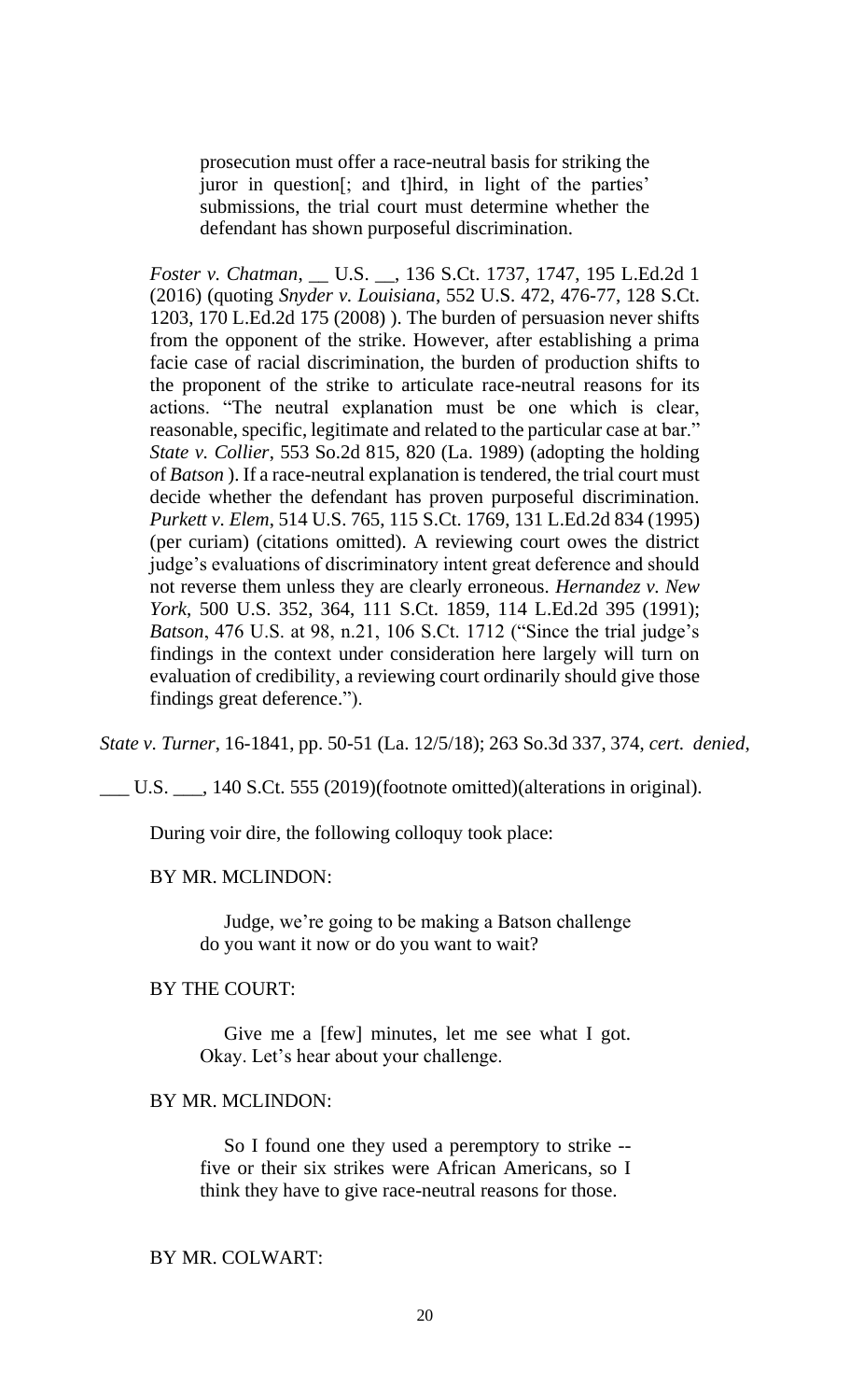Well, you got to look at all of them.

### BY THE COURT:

-

Yeah, not just the panel, I've got to look at all their -

### BY MR. MCLINDON:

I'm sorry?

# BY MR. COLWART:

We have African Americans on the jury.

### BY MR. MCLINDON:

 I know, but of your strikes you've used five or six on Panel A were African Americans.

# BY MR. COLWART:

And on Panel B, you add them all together.

# BY MR. MCLINDON:

 I'm getting there. So Panel B you have stricken seven total and they are African Americans. I think they have to give race neutral reasons for those.

## BY THE COURT:

 Okay. Let me see what I've got left here. Panel A, I've got four blacks on Panel A, and I have –

### BY MS. LOWE:

There's five on Panel A that they've stricken.

### BY MR. COLWART:

 We have three African Americans on Panel A and we have –

# BY THE COURT:

We've got more than that.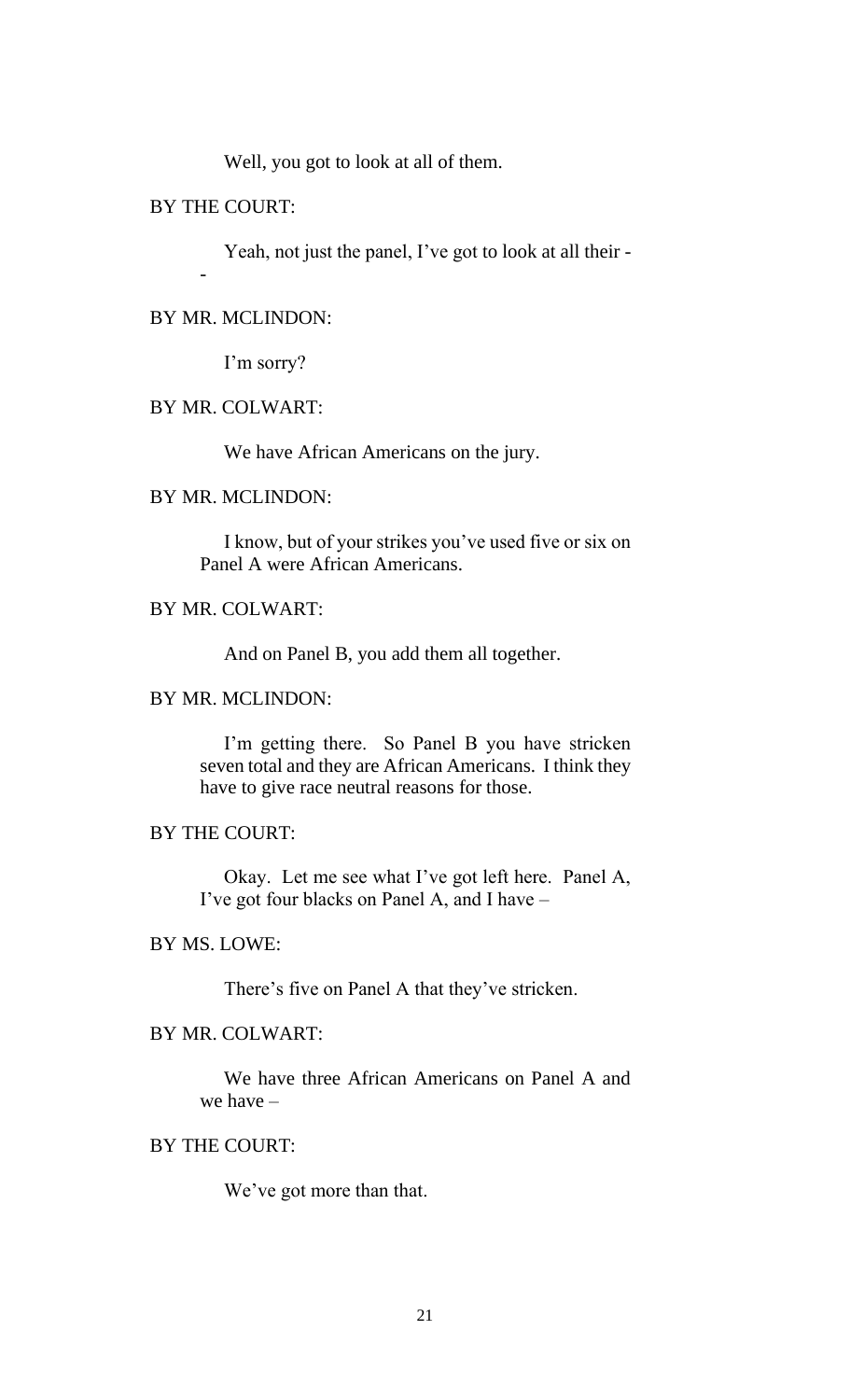### BY MS. CHARRIER:

 Yeah, we have several African Americans on Panel A.

### BY THE COURT:

Hold on let me look at Panel A.

# BY MR. COLWART:

 I think it's how many jurors you have and have all of the vast majority of the African Americas have been struck, that's a pattern. And we're saying there isn't a pattern because we have four – I haven't looked at all of them. We have at least four African Americans on the jury, so how can you say that's a pattern of cutting all African Americans?

### BY MR. MCLINDON:

 Well, I look at it, Judge, as a percentage of your peremptories -- what percentage of your peremptories are used to strike African Americans.

### BY THE COURT:

 I think the result is how many do you have on the jury. I mean the difficulty we have is the vast majority of our jurors were black. I mean, I'm counting on Panel A, I have – Panel A we had – how many we had?

# BY MS. LOWE:

 Ten and eleven, there were ten black and eleven white on Panel A.

# BY THE COURT:

And now Panel A we now have --

#### BY MR. COLWART:

Three.

### BY THE COURT:

 Four, I have four blacks on Panel A out of twelve jurors. Now how many do we have on Panel B?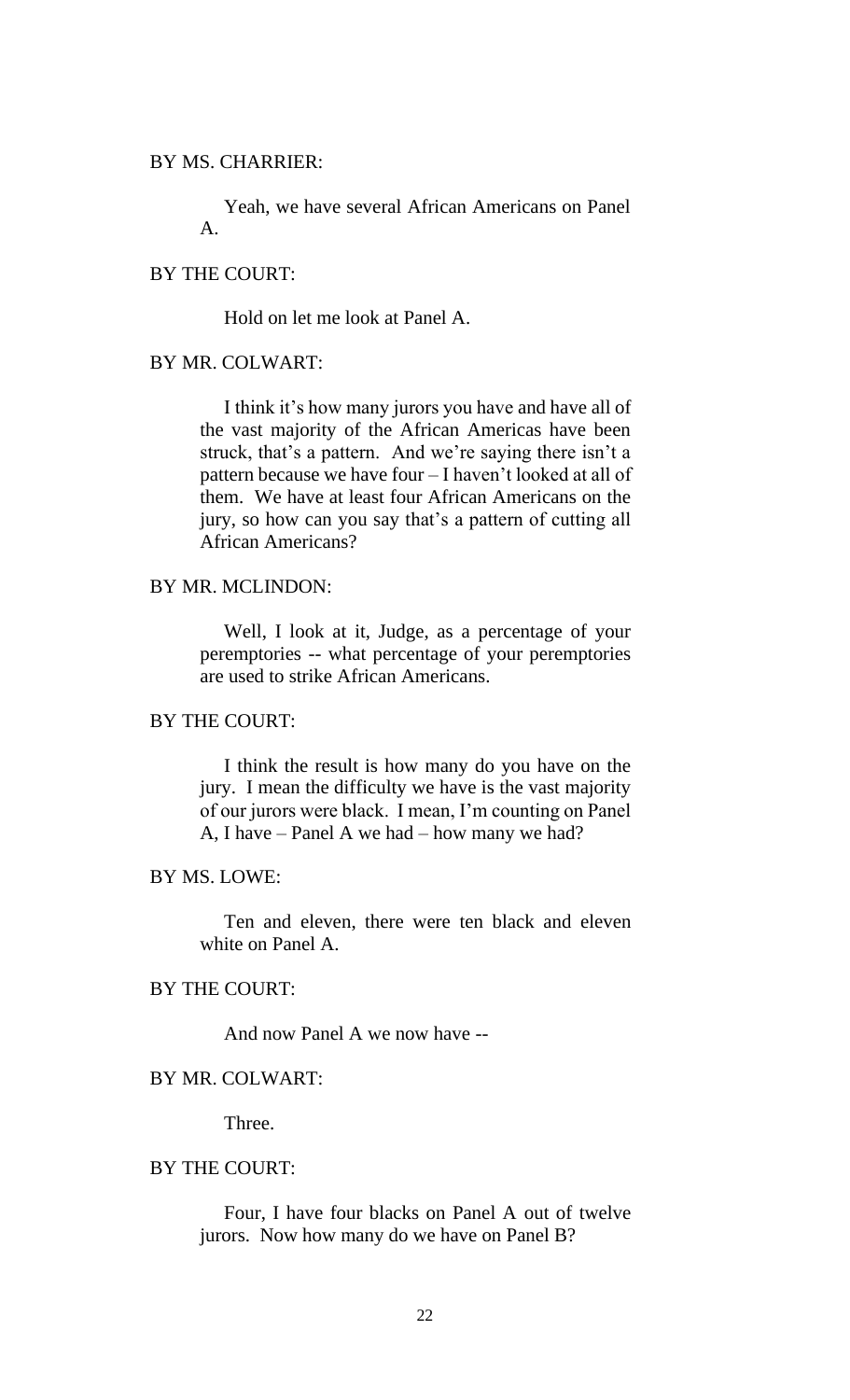#### BY MS. LOWE:

I see one.

#### BY THE COURT:

 We got one on Panel B, so we've got five blacks out of twelve jurors.

### BY MR. COLWART:

We're at eleven now.

#### BY THE COURT:

 We're at eleven. Okay. We got five blacks out of eleven, I find that difficult to say that they're being excluded.

### BY MR. MCLINDON:

All right. Just note my objection for the record.

### BY THE COURT:

Yes, sir, I understand, but --

BY MR. MCLINDON:

Yes, Sir.

It is clear that the district court considered the first part of the analysis under *Batson*,

i.e., whether the defendant made a prima facie case of racial discrimination, and

concluded there was no pattern of racial discrimination established.

The supreme court has discussed at length the considerations for determining whether the defendant has established a prima facie case discrimination:

In the instant case, the only issue before the Court is whether defendant met his burden of proof under the first *Batson* factor and established a prima facie case of purposeful discrimination in the state's exercise of its peremptory challenges. When determining whether the defendant has made the requisite prima facie showing, the court in *Batson* held the trial court should consider all relevant circumstances, including a pattern of strikes against black jurors and the prosecutor's questions and statements during voir dire examination and in exercising his challenges. 476 U.S. at 96-97, 106 S.Ct. at 1723; *State v. Duncan*,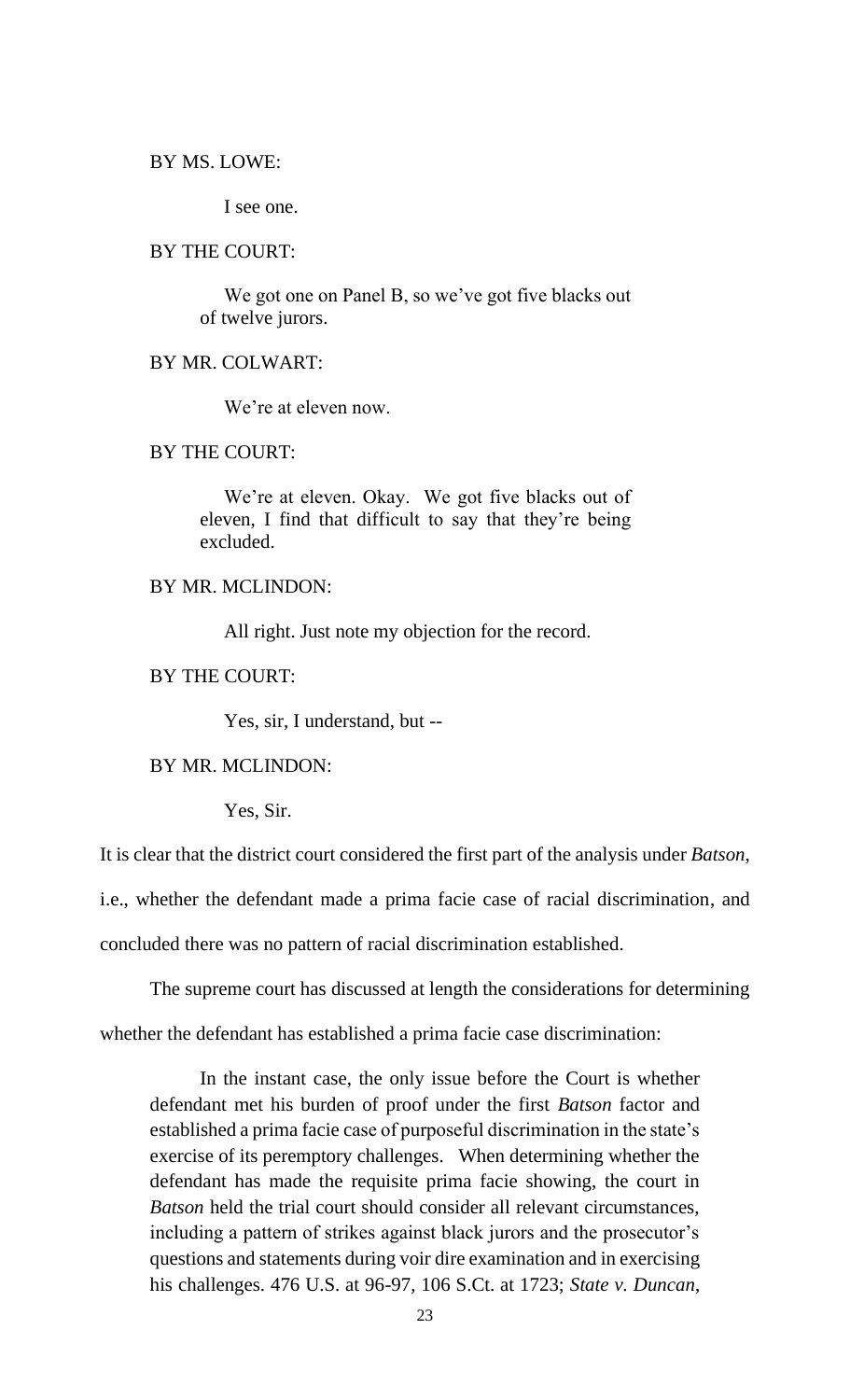99-2615, p. 13 (La.10/16/01); 802 So.2d 533, 544. The Court refused to provide guidance beyond these two illustrations, choosing instead to rely upon experienced trial judges to decide whether the circumstances surrounding the prosecutor's use of peremptory challenges creates a prima facie case of discrimination. *Batson*, 476 U.S. at 97, 106 S.Ct. at 1723; *Duncan*, 99-2615 at 13, 802 So.2d at 545. Because the trial judge's findings in this context will largely turn on evaluations of credibility, a reviewing court ordinarily should give those findings great deference. 476 U.S. at 98, n. 21, 106 S.Ct. at 1724.

This Court, however, has provided additional guidance by enumerating several other factors Louisiana courts may consider in determining whether a defendant has made a prima facie case of purposeful discrimination. For example, in *State v. Green*, this Court held "the defendant may offer any facts relevant to the question of the prosecutor's discriminatory intent to satisfy this burden." 94-0887, p. 24 (La.5/22/95); 655 So.2d 272, 288. Such facts include, but are not limited to, a pattern of strikes by the prosecutor against members of a suspect class, statements or actions by the prosecutor that indicate the peremptory strikes were motivated by impermissible considerations, the composition of the venire and of the jury finally empanelled [sic], and any other disparate impact upon the suspect class which is alleged to be the victim of purposeful discrimination. *Id*. (citing *State v. Collier*, 553 So.2d 815 (La.1989); *State v. Thompson*, 516 So.2d 349 (La.1987), *cert. denied*, 488 U.S. 871, 109 S.Ct. 180, 102 L.Ed.2d 149 (1988)). This Court has also taken into consideration whether the nature of the case presented overt racial overtones, the timing of the defendant's objection, and whether the trial judge thought the issue of purposeful discrimination was "very close." *State v. Draughn*, 05-1825, pp. 26-27 (La.1/17/07); 950 So.2d 583, 603-04.

In this case, the defense claims it established a prima facie case of discrimination numerically because the state used peremptory challenges to strike five of seven prospective black jurors (71%) and only six of twenty-seven prospective white jurors (22%), thereby striking black jurors at a rate of more than three times that of white jurors. The district court clarified there were eight prospective black jurors available for jury selection and the state had challenged five, one was excused by the defense, one was selected for the jury, and one was available as an alternate. The district court then found the defense had established a prima facie case of purposeful discrimination and ordered the state to provide race-neutral reasons for striking the jurors. The state objected to the court's order and asked the court to articulate its reasons for finding a prima facie case of discrimination so the state could make an informed decision regarding whether it would seek appellate review. Before the court could do so, however, the state argued it only struck five out of eight black jurors, thereby lowering the percentage of black jurors struck from 71% to 62.5%. The state further claimed it struck every juror who rated himself as a "four" on the state's five-point scale,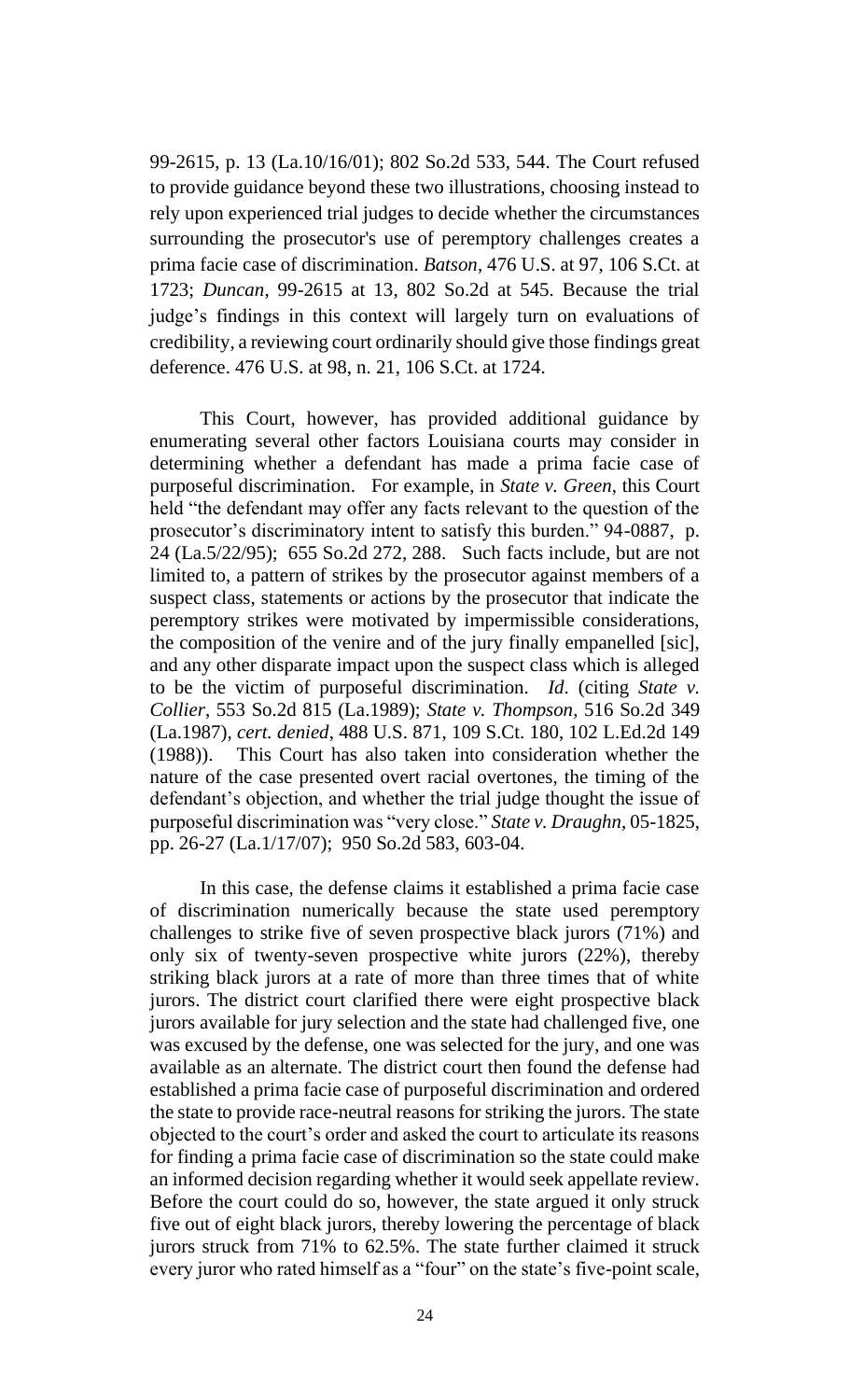regardless of race, indicating a preference towards imposing a life sentence. When the court asked whether this was the state's race neutral reason, the state responded, "it is a component of it," but further explained, "that is not a race neutral reason, that is a correction of the factual basis set for the prima facie case." Throughout its objection, the state repeatedly emphasized it was not providing its race neutral reasons for the strikes. After hearing the state's explanation, the court set aside its previous order and denied the *Batson* challenge, finding there was no systematic pattern of exclusion based upon race.

Upon review, we find no abuse of discretion in the district court's ruling. As the state noted, this Court has held bare statistics are insufficient to support a prima facie case of discrimination. *State v. Duncan*, 99-2615, p. 22 (La.10/16/01), 802 So.2d 533, 550 (citing *United States v. Moore*, 895 F.2d 484, 485 (8th Cir.1990)). In *Duncan,* the defendant argued racial discrimination could be inferred from the record, which showed that the state had struck 84% of the prospective black jurors and only 12% of the prospective white jurors, using five of its eight peremptory challenges to strike black jurors. This Court held, "there is not a per se rule that a certain number or percentage of the challenged jurors must be black in order for the court to conclude a prima facie case has been made out." 99-2615 at 22, 802 So.2d at 549- 50. However, the Court explained "such number games, stemming from the reference in *Batson* to a 'pattern' of strikes, are inconsistent with the inherently fact-intense nature of determining whether the prima facie requirement has been satisfied." 99-2615 at 22, 802 So.2d at 550. This Court further held it is important for the defendant to come forward with facts, not just numbers alone, when asking the district court to find a prima facie case. *Id*. (citing *Moore*, 895 F.2d at 485). Consequently, in *Duncan* this Court held the defendant's reliance on bare statistics to support a prima facie case of race discrimination was misplaced.

Applying *Duncan* to the instant case, we hold the defendant's reliance upon statistics alone does not support a prima facie case of race discrimination.

*State v. Dorsey*, 10-216, pp. 12-15 (La. 9/7/11), 74 So.3d 603, 616-17, *cert. denied*, 566 U.S. 930, 132 S.Ct. 1859 (2012) (footnote omitted). Pursuant to *Dorsey*, it seems clear that the defendant's simple assertion of the number of black jurors stricken was not sufficient to meet the first step of the *Batson* analysis. Also, the fact that the jury ultimately included African Americans is relevant to assessing the state's intent on this issue. *Turner*, 263 So.3d at 375. At the time the objection was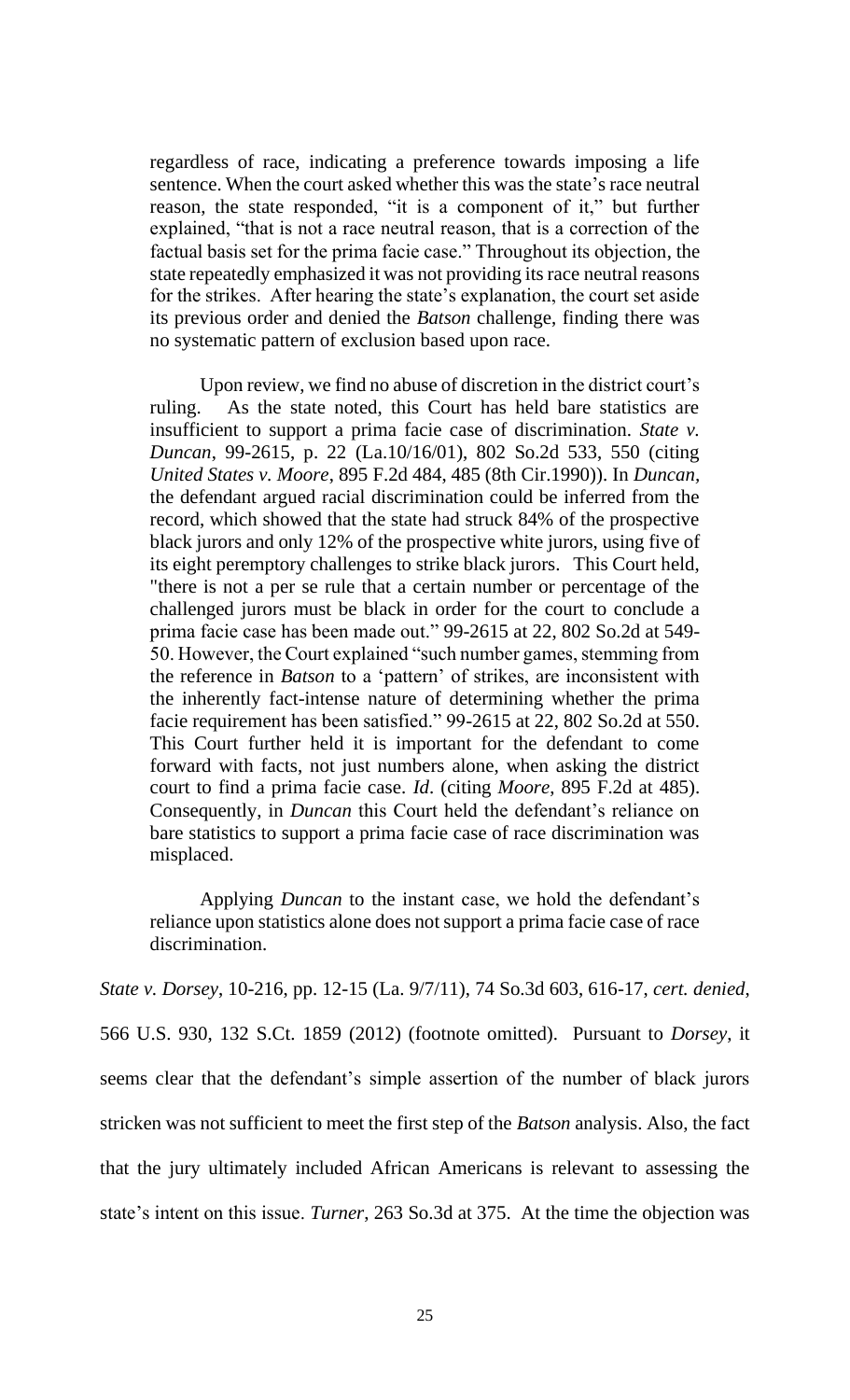made five of the eleven seated jurors were African American. This assignment of error lacks merit.

### **ASSIGNMENT OF ERROR NUMBER TWO**

In his second assignment of error, the defendant argues that the district court erred by denying his motions to quash Counts 6, 7, and 8 because they had prescribed. Both parties agree that the charges are based on actions that took place in April 2012. The indictment was filed more than six years later in June of 2018, which is beyond the statutory time limit that the defendant cites. The controlling article, La.Code Crim.P. art. 572, states in pertinent part:

A. Except as provided in Articles 571 and 571.1, no person shall be prosecuted, tried, or punished for an offense not punishable by death or life imprisonment, unless the prosecution is instituted within the following periods of time after the offense has been committed:

- (1) Six years, for a felony necessarily punishable by imprisonment at hard labor.
- (2) Four years, for a felony not necessarily punishable by imprisonment at hard labor.

The state argues, as it did at the pretrial hearing, that La.Code Crim.P. art. 573

controls. The article states, in pertinent part:

The time limitations established by Article 572 shall not commence to run as to the following offenses until the relationship or status involved has ceased to exist when:

(1) The offense charged is based on the misappropriation of any money or thing of value by one who, by virtue of his office, employment, or fiduciary relationship, has been entrusted therewith or has control thereof.

The terms of La.Code Crim. P. art. 573 clearly apply to the present case. However, as the state observes, the defendant counters by arguing the existence of "an 'exception to the exception.'" In essence, the defendant's argument is that La.Code Crim.P. art. 573 does not apply because the defendant's conduct at issue was well-known within his office. The defendant cites *State v. Lester*, 49,787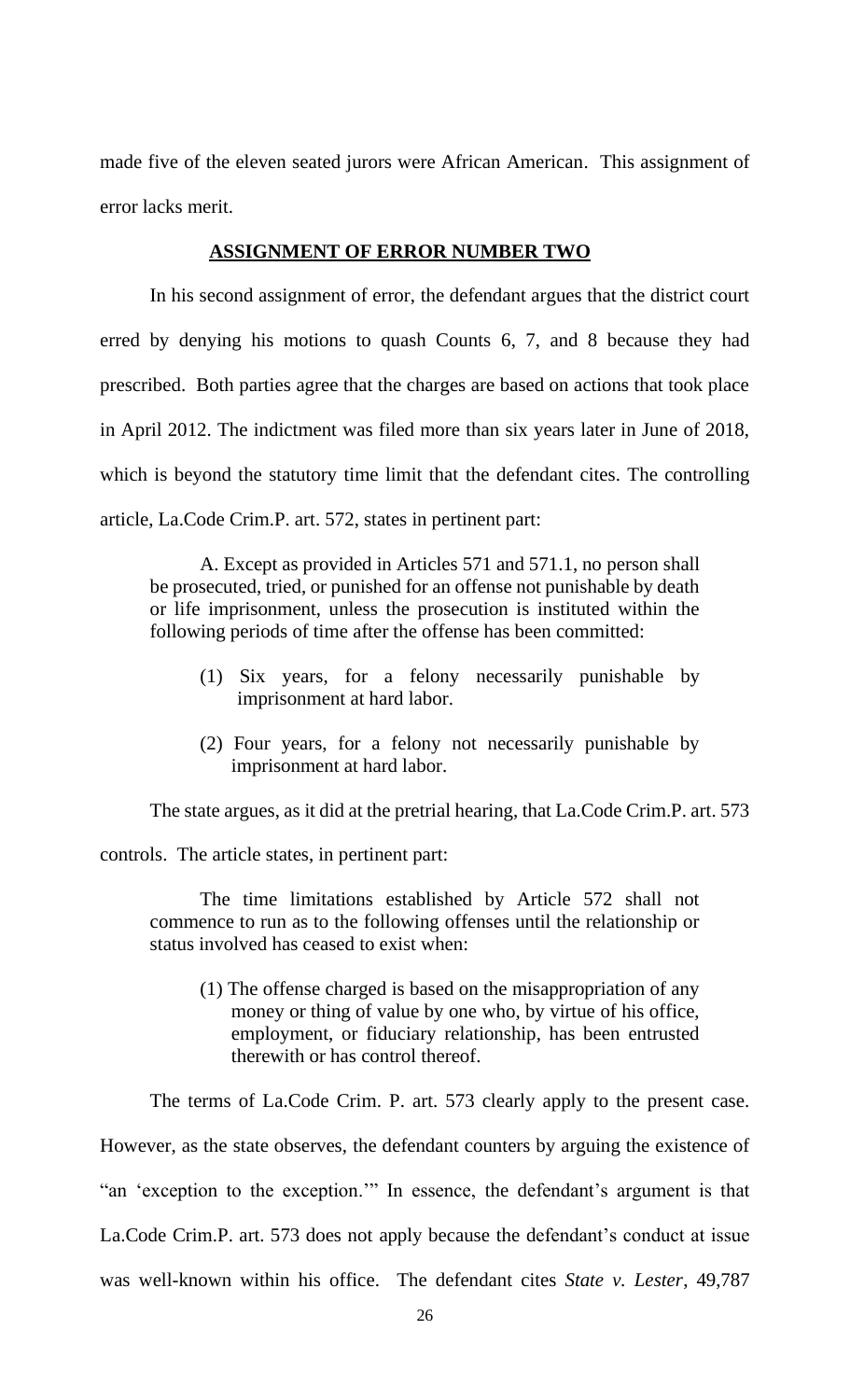(La.App. 2 Cir. 5/20/15), 165 So.3d 1181, for the proposition that the date of commission of an offense, rather than when it became known, controls. The state argues that La.Code Crim.P. art. 573 exists for the type of situation at issue. We find *Lester* is inapplicable. The opinion itself states that article 573 did not apply to the scenario that was at issue. However, the article's language clearly applies to the set of facts at issue in the present case. The defendant has failed to demonstrate a legal basis for "an exception to the exception." This assignment of error lacks merit.

#### **ASSIGNMENT OF ERROR NUMBER FOUR**

In his fourth assignment, the defendant argues the district court erred by qualifying assistant legislative auditor Roger Harris as an expert witness. The relevant colloquy appears in the record:

### BY MR. MCLINDON:

I object, Your Honor, he can not give an opinion.

### BY THE COURT:

 Of course I have to decide whether or not he's eligibly [sic] to be classified as an expert.

#### BY MR. COLWART:

Excuse me?

### BY THE COURT:

I have to make the decision if he's an expert.

### BY MR. COLWART:

Right.

### BY MR. MCLINDON:

 Judge, had I been put on notice that they were calling an expert witness I might've gone and hired my own expert witness, it's the first time I ever heard that they're going to call an expert witness.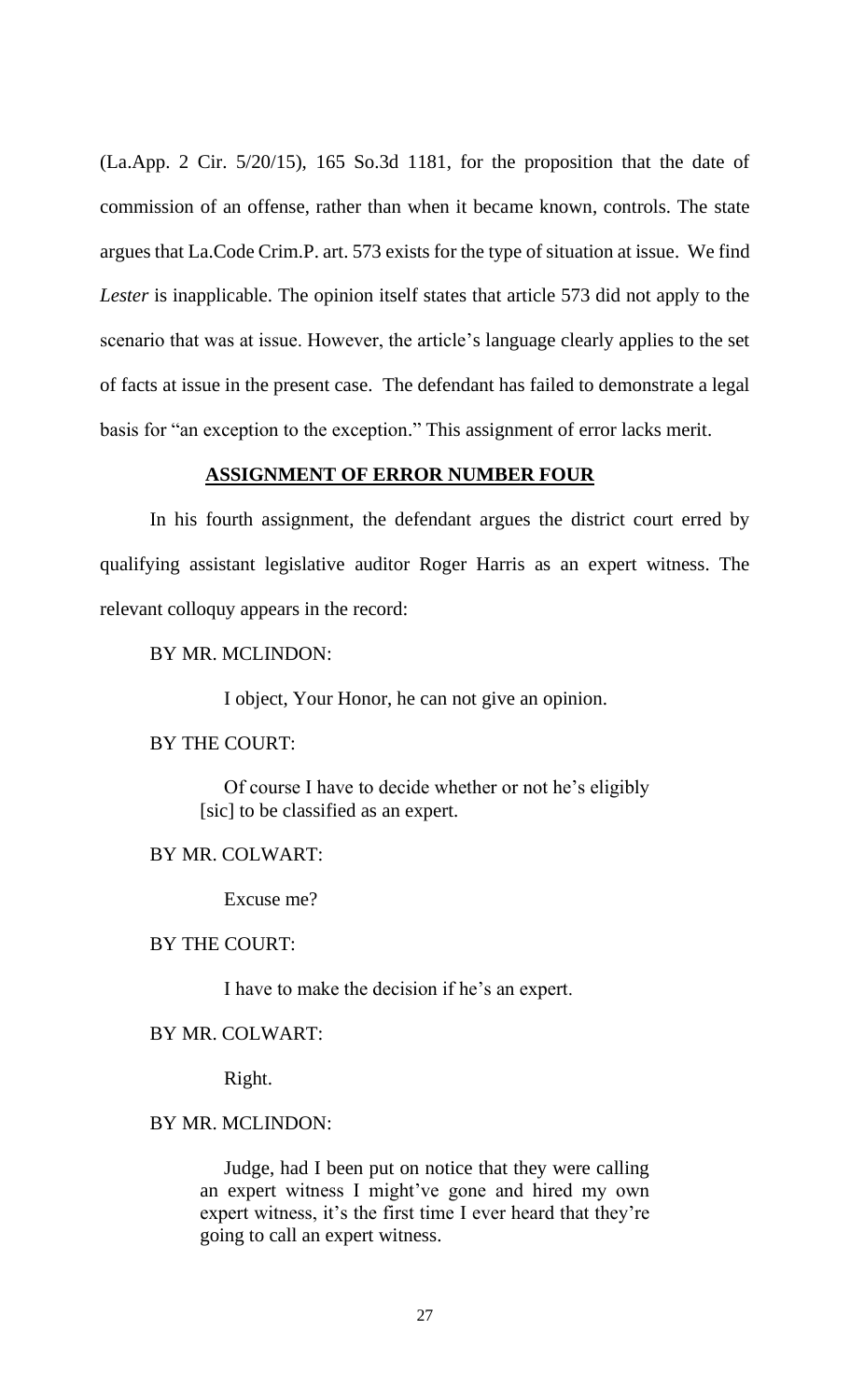#### BY MR COLWART:

 Your Honor, the code article [states] we only have to give notice if there's no written report.

### BY THE COURT:

I know.

### BY MR COLWART:

 And he's been having this legislative audit since day one.

### BY MR. MCLINDON:

 Judge, if you want to look at the written report none of the requirements of Article 719 are in there.

### BY THE COURT:

 Let me see the report. (Reviewing document.) Name your witness again?

# BY MR. COLWART:

Excuse me?

### BY THE COURT:

 The name of the witness that you're wishing to call first?

# BY MR. COLWART:

I'm sorry, I can't hear you.

# BY THE COURT:

The name of the witness you wish to call first?

#### BY MR. COLWART:

Roger Harris.

# BY THE COURT:

 Thank you. Okay. Code article reads if the witness preparing the report will be called as an expert the report shall contain the witness' area of expertise, his qualifications. He's a member of the legislative auditor's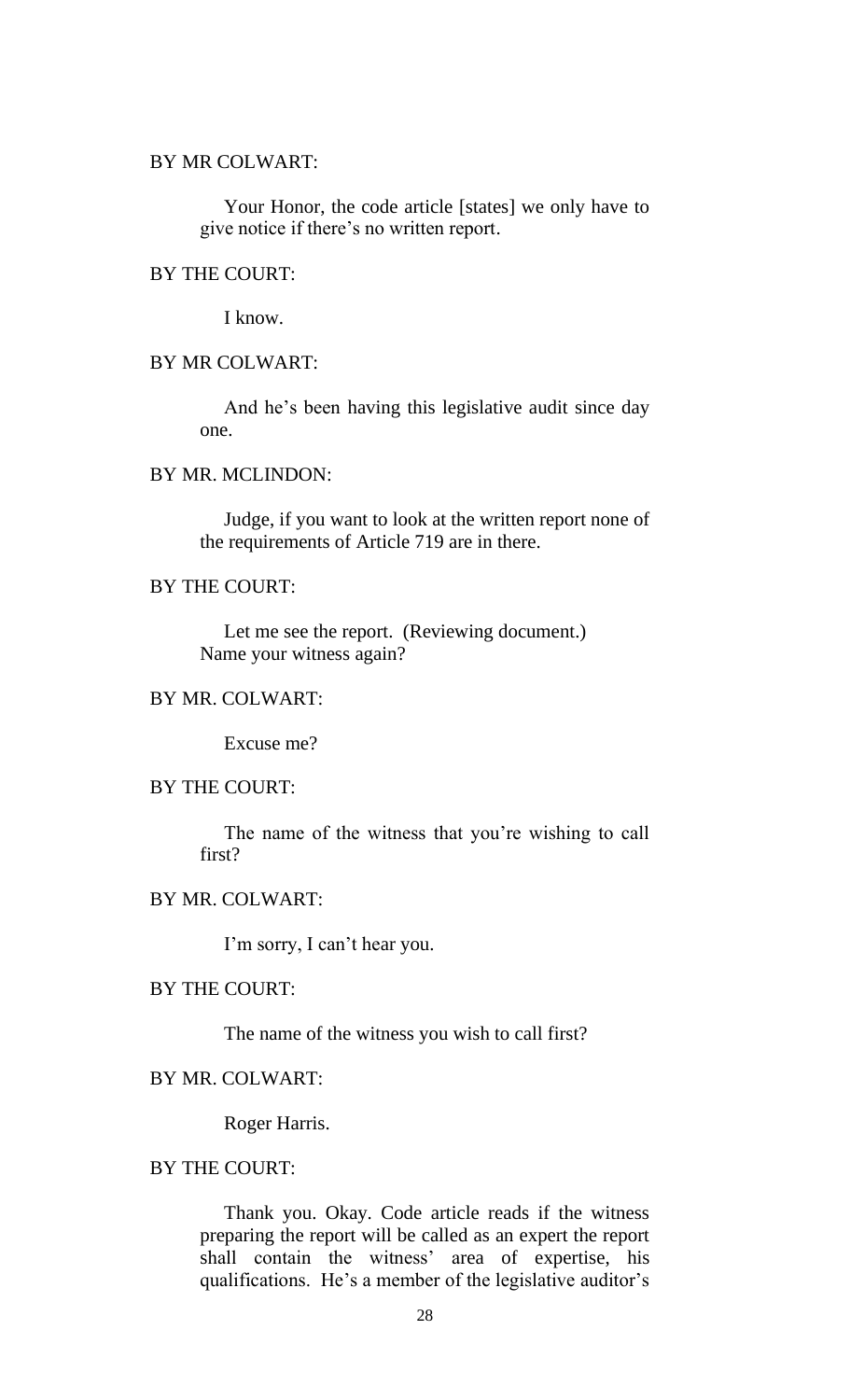staff, that indicates his area of expertise. His qualifications are listed with his name, director of investigative audits Roger W. Harris, JD, juris doctorate, CCEP, which I think stands for -- I find that those are sufficient to contain his areas of expertise and his qualifications, the report does have a list of materials upon which his conclusion is based and his opinion or reason thereof are cited in the report. I'm going to allow the State to introduce him as an expert.

### BY MR. MCLINDON:

Just note my objection for the record.

#### BY THE COURT:

Yes, sir. Thank you. Okay.

The code article at issue, La.Code Crim.P. art. 719, states in pertinent part:

Upon written motion of the defendant, the court shall order the district attorney to permit or authorize the defendant to inspect and copy, photograph, or otherwise reproduce any results or reports, or copies thereof, of a physical or mental examination, and of scientific tests or experiments, made in connection with or material to the particular case, that are in the possession, custody, control, or knowledge of the district attorney and intended for use at trial. If the witness preparing the report will be called as an expert, the report shall contain the witness's area of expertise, his qualifications, a list of materials upon which his conclusion is based, and his opinion and the reason therefor. If the expert witness has not reduced his results to writing, or if the expert witness's written report does not contain the information required of an expert as provided in this Article, the state must produce for the defendant a written summary containing any information required to be produced pursuant to this Article but absent from a written report, if any, including the name of the expert witness, his qualifications, a list of materials upon which his conclusion is based, and his opinion and the reason therefor.

Thus, the district court's reading of the article was correct. Further, the defendant did not dispute receiving the report or that it contained the information recited by the district court. A district court's ruling regarding the qualification of an expert will not be disturbed absent an abuse of discretion. *State v. Middleton*, 19- 110 (La.App. 3 Cir. 6/19/19), 275 So.3d 440, *writ denied*, 19-1177 (La. 10/15/19), 280 So.3d 600. The defendant has not established such an abuse of discretion. This assignment of error lacks merit.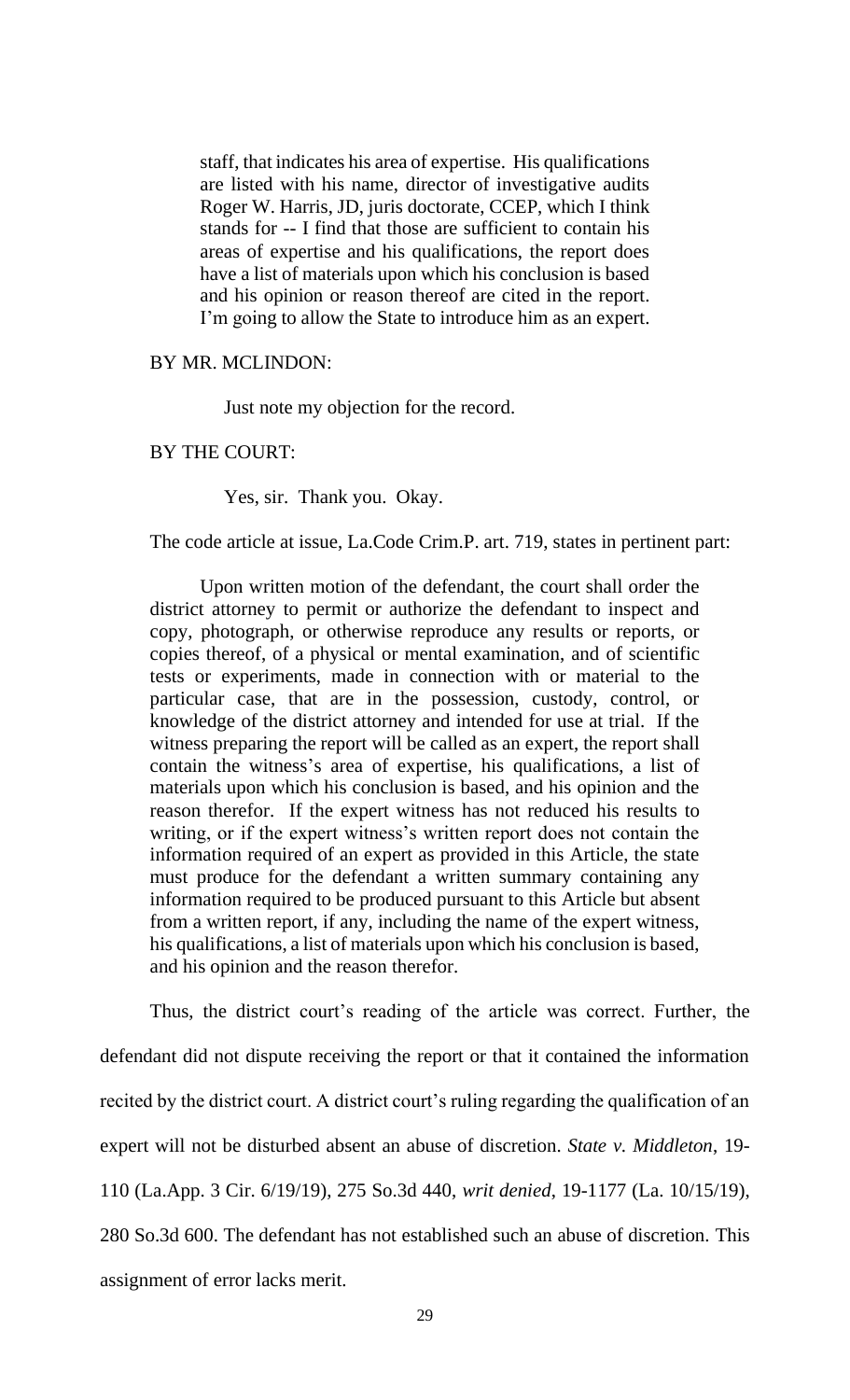### **ASSIGNMENT OF ERROR NUMBER FIVE**

In his fifth assignment of error, the defendant argues the district court erred by denying his Motions for Arrest Judgment, Motion for New Trial, and Motion to Quash Indictment. The core argument of his assignment is that improprieties took place during grand jury proceedings. He alleges that the recording of grand jury proceedings shows that prosecutors talked to the grand jury during deliberations, while the defendant was out of the room.

The defendant cites La.Code Crim.P. art 442, which states, in pertinent part:

A grand jury shall hear all evidence presented by the district attorney. It may hear evidence for the defendant, but is under no duty to do so.

. . . .

A grand jury should receive only legal evidence and such as is given by witnesses produced, or furnished by documents and other physical evidence. However, no indictment shall be quashed or conviction reversed on the ground that the indictment was based, in whole or in part, on illegal evidence, or on the ground that the grand jury has violated a provision of this article.

The defendant also cites La.Code Crim.P. art. 433(B): "No person, other than a grand juror, shall be present while the grand jury is deliberating and voting."

The state responds that nothing prevents prosecutors from addressing the grand jurors before deliberations, i.e., before the matter has been submitted to the jury for its final consideration. The colloquy at issue appears at 6:21:18 on the cd recording of the grand jury proceedings. The defendant's counsel asked to step out with the defendant at 6:21:18; they returned at 6:24:45; and the defendant continued testifying before the grand jury. Thus, it appears the state is correct in asserting, as the district court found at the hearing on the defendant's motions, that the prosecutors' comments occurred before, not during, the grand jury's deliberations.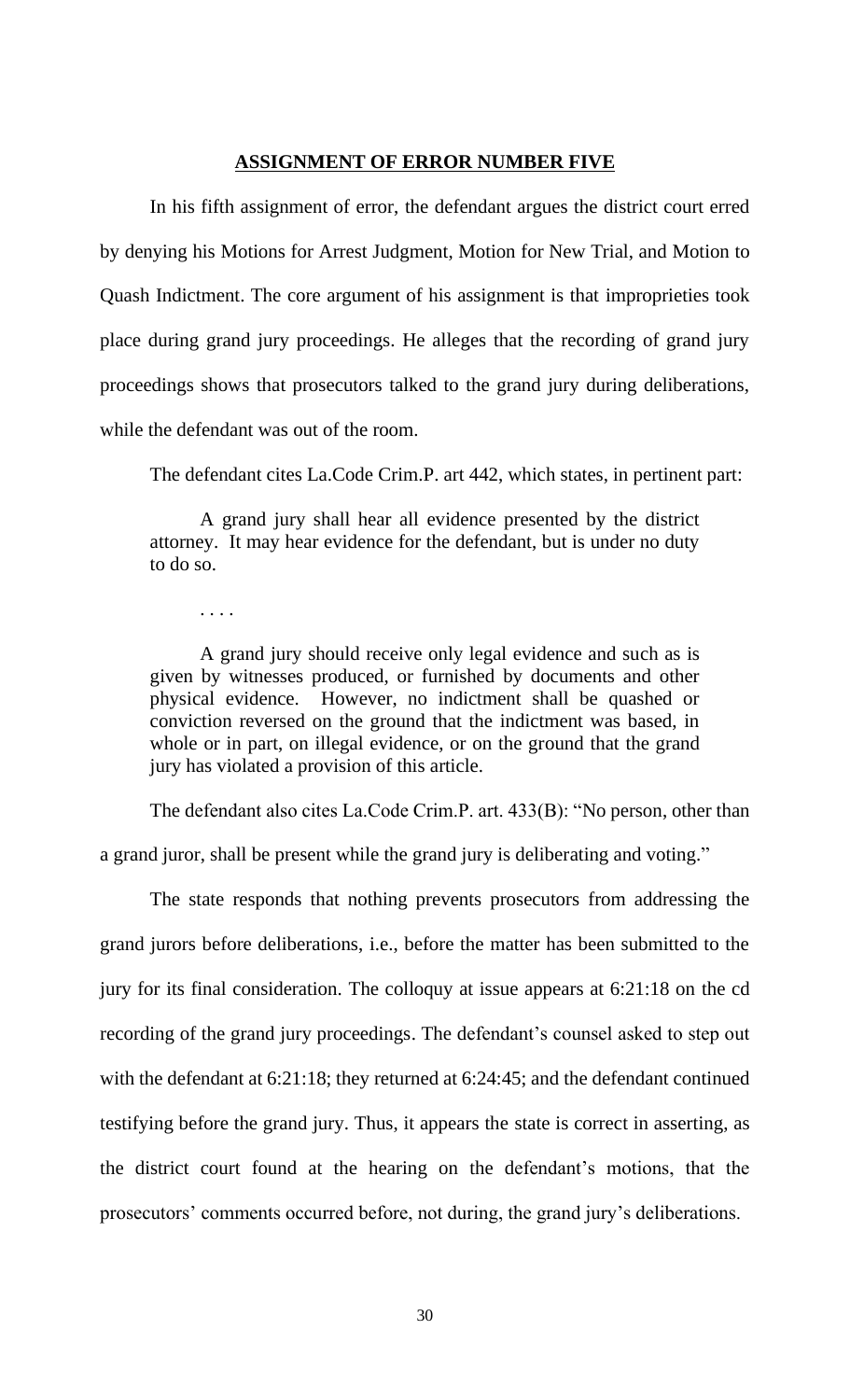During the colloquy at issue, a prosecutor stated to the grand jury that the defendant was lying. Acknowledging that La.Code Crim. P. art. 442 states no indictment shall be quashed nor conviction reversed due to a grand jury's use of illegal evidence, the defendant argues that the state's argument in this case constituted "more than evidence." Further, he argues that by making the statements at issue, the prosecutor rendered himself an "unauthorized person" within the meaning of the relevant code articles. On these latter two points, the defendant provides no supporting jurisprudence.

The defendant made these arguments at the hearing on his motions. The state raised procedural objections. A review of the record supports the conclusion that the motions lacked an underlying factual basis, as the prosecutors did not participate in the grand jury's deliberations.

The state further argues, as it did in district court, that the motions were procedurally improper. It cites La.Code Crim.P. art. 533, which states in pertinent part: "A motion to quash an indictment by a grand jury may also be based on one or more of the following grounds:  $\dots$  (3) A person, other than a grand juror, was present while the grand jurors were deliberating or voting, or an unauthorized person was present when the grand jury was examining a witness." It is apparent from the earlier analysis that this is the type of claim the defendant is making. The state alleges that by bringing the motion after commencement of trial (in fact, after conviction) the defendant waived his right to bring the motion.

Regarding the timing of the motion, we note La.Code Crim.P. art. 535:

A. A motion to quash may be filed of right at any time before commencement of the trial, when based on the ground that:

(1) The offense charged is not punishable under a valid statute;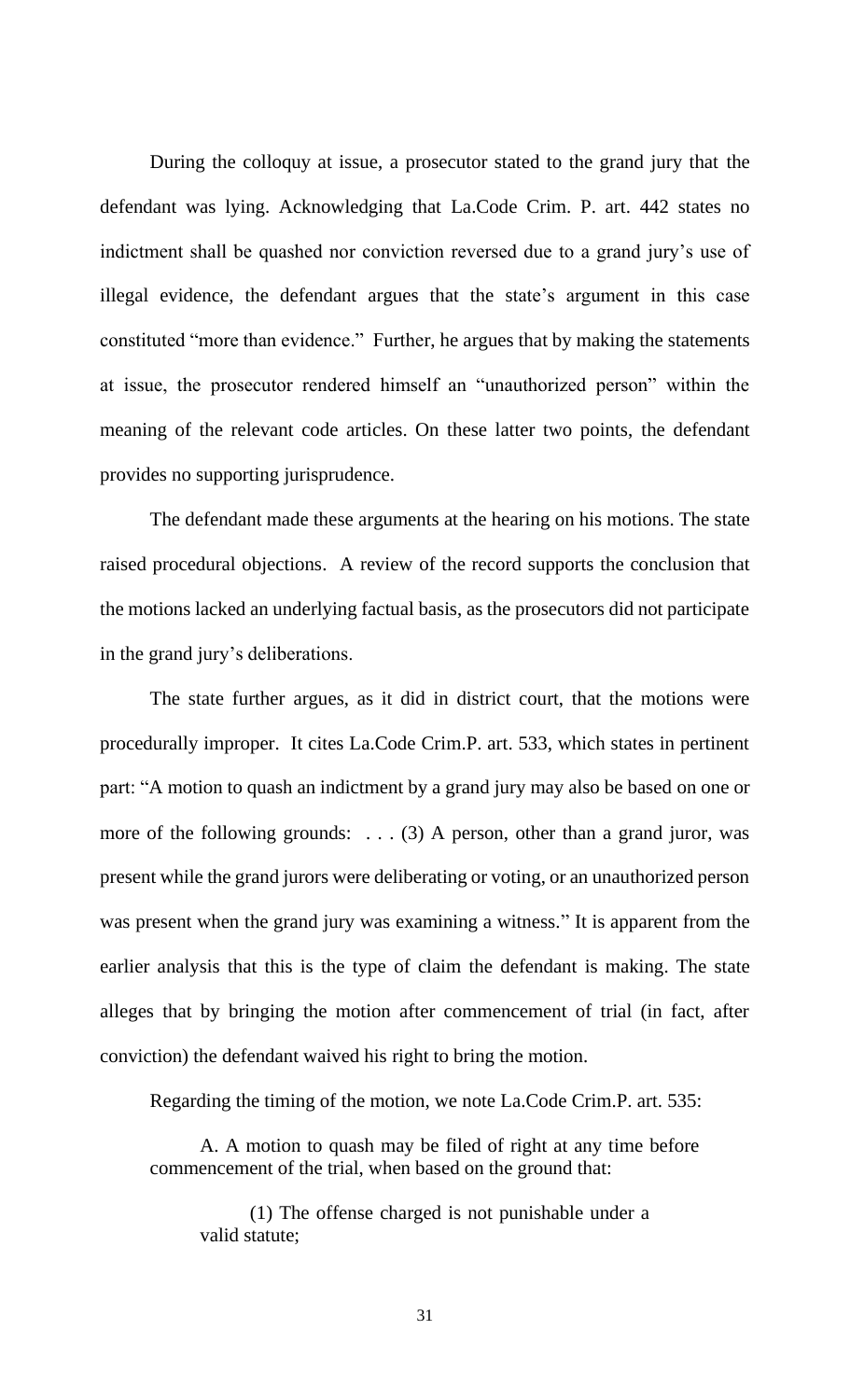(2) The indictment does not conform with the requirements of Chapters 1 and 2 of Title XIII [regarding the form of the indictment; *see* La.Code Crim. P. arts. 461 et seq. and 466 et seq.];

(3) Trial for the offense charged would constitute double jeopardy;

(4) The time limitation for the institution of prosecution has expired;

(5) The court has no jurisdiction of the offense charged; or

(6) The information charges an offense for which prosecution can be instituted only by a grand jury indictment.

(7) The individual charged with a violation of the Uniform Controlled Dangerous Substances Law has a valid prescription for that substance.

These grounds may be urged at a later stage of the proceedings in accordance with other provisions of this Code.

B. A motion to quash on the ground that the time limitation for commencement of trial has expired may be filed at any time before commencement of trial.

C. A motion to quash on grounds other than those stated in Paragraphs A and B of this Article shall be filed in accordance with Article 521 [i.e., within fifteen days of arraignment].

D. The grounds for a motion to quash under Paragraphs B and C are waived unless a motion to quash is filed in conformity with those provisions.

E. The court may, in order to avoid a continuance, defer a hearing on a motion to quash until the end of the trial.

Since the ground of the motion to quash at issue appears in a different code

article, La.Code Crim.P. art. 533, and does not appear in Paragraph A or B of article

535, the time limitation of La.Code Crim.P. arts. 535 (C) and 521 applies, i.e., the

motion to quash should have been raised within fifteen days of arraignment.<sup>1</sup> The

<sup>&</sup>lt;sup>1</sup>In 2020, after the trial in the case, the legislature changed the time period of filing pretrial motions to thirty days after receipt of initial discovery. 2020 La. Acts No. 252 § 1.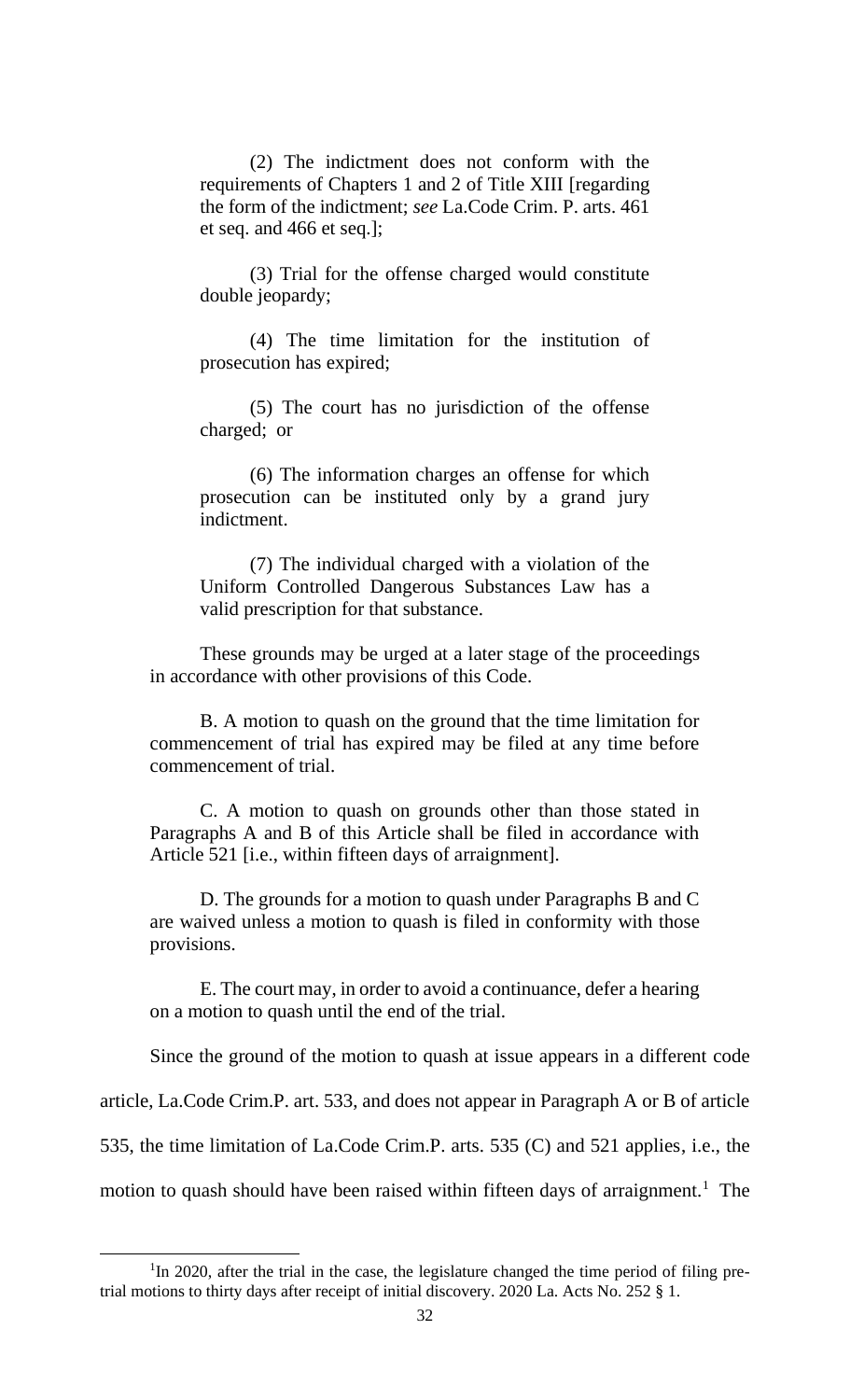State cites *State v. Johnson*, 07-1040 (La.App. 4 Cir. 11/10/08), 993 So.2d 326, *writ denied,* 08-2649 (La. 6/5/09), 9 So.3d 868, for the proposition that a failure to timely object can waive the ability to file a motion to quash based upon a defective indictment. We note that *Johnson* cited La.Code Crim.P. arts. 535 and 521.

Further, the state argues that the defendant should have been aware of the colloquy at issue because the relevant material was provided to him in discovery. The state notified the defendant approximately two and a half weeks before trial that it would be playing audio at trial and asked him if there was anything that he wanted excised. Defense counsel did not deny receiving the materials but noted he had already sat through the grand jury proceedings and did not want to listen to three hours of audio. Therefore, he relied on the transcript he had, which apparently did not include the relevant colloquy, and argued he was entitled to do so. Defense counsel made a decision about how to budget his time in preparing for trial. This does not form a valid basis for obviating the time limitations in La.Code Crim.P. arts. 535 and 521.

Ultimately the district court denied the motions for both procedural and substantive reasons. We agree with the trial court's ruling.

As this discussion shows, there were both substantive and procedural bases for denying the motion to quash.

Regarding the motion for new trial, La.Code Crim.P. art. 851 states, in pertinent part:

A. The motion for a new trial is based on the supposition that injustice has been done the defendant, and, unless such is shown to have been the case the motion shall be denied, no matter upon what allegations it is grounded.

B. The court, on motion of the defendant, shall grant a new trial whenever any of the following occur:

. . . .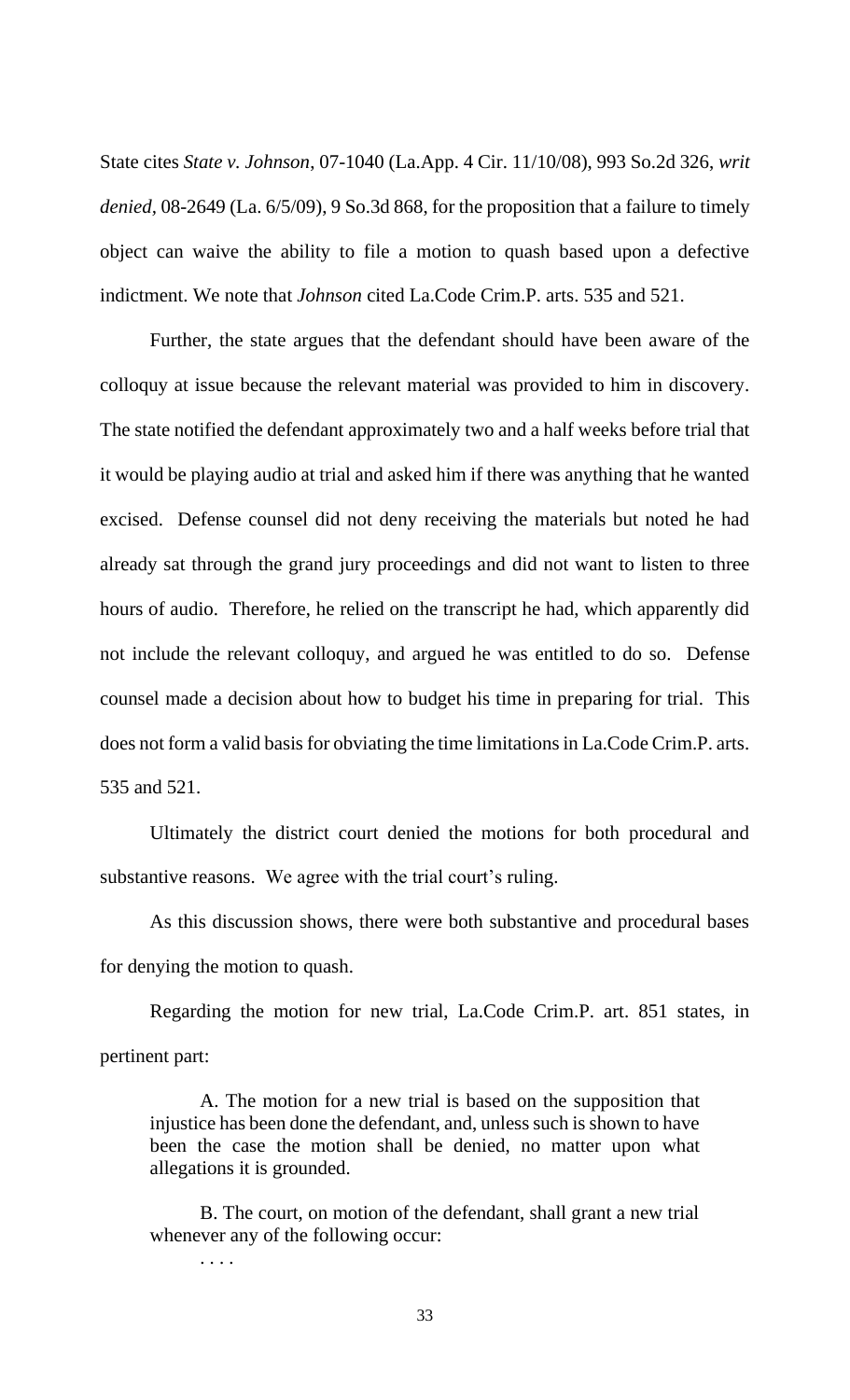(4) The defendant has discovered, since the verdict or judgment of guilty, a prejudicial error or defect in the proceedings that, notwithstanding the exercise of reasonable diligence by the defendant, was not discovered before the verdict or judgment.

For the reasons previously discussed in regard to the procedural barriers to the motion to quash, the defendant failed to establish the exercise of reasonable diligence, as required by this article. Therefore we find this argument lacks merit.

The defendant also assigns as error about the denial of his motion for arrest of judgment, although his argument on this point is very brief. The relevant article, La.Code Crim.P. art. 859, states, in pertinent part:

The court shall arrest the judgment only on one or more of the following grounds:

(1) The indictment is substantially defective, in that an essential averment is omitted[.]

For the reasons discussed regarding the substantive issues relating to the indictment, the defendant has failed to demonstrate that said document is defective. This assignment of error lacks merit.

#### **CONCLUSION**

The defendant's conviction and sentence for racketeering (Count 1) is reversed and set aside as the evidence is insufficient to prove an essential element of the charge, and a judgment of acquittal as to the charge is hereby entered. The defendant's convictions and sentences in Count 2 (theft), Count 12 (perjury) and Count 13 (malfeasance in office) are vacated pursuant to *Ramos*, as the jury verdict on those charges was not unanimous. The defendant's convictions and sentences for Count 3 (filing or maintaining false public records), Count 4 (malfeasance in office), Count 5 (malfeasance in office), Count 6 (theft), Count 7 (filing or maintaining false public records), Count 8 (malfeasance in office), Count 9 (theft), Count 10 (malfeasance in office), Count 11 (malfeasance in office), and Count 14